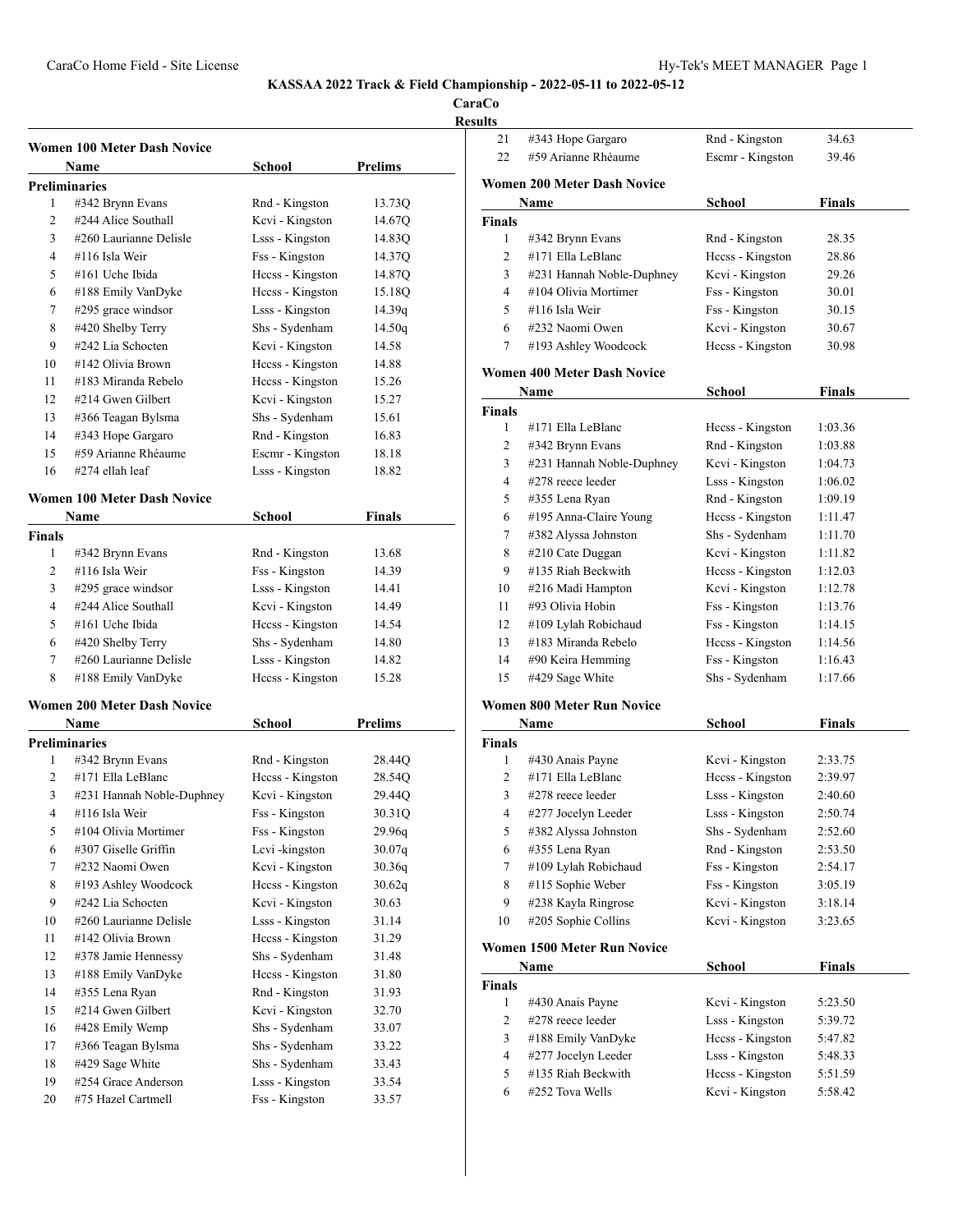**CaraCo Results**

|                    | (Women 1500 Meter Run Novice)<br><b>Finals</b> |                                   |               |
|--------------------|------------------------------------------------|-----------------------------------|---------------|
|                    | Name                                           | <b>School</b>                     | Finals        |
| 7                  | #115 Sophie Weber                              | Fss - Kingston                    | 6:26.33       |
| 8                  | #178 Kate Mignault                             | Heess - Kingston                  | 6:44.72       |
| 9                  | #90 Keira Hemming                              | Fss - Kingston                    | 6:48.18       |
| 10                 | #238 Kayla Ringrose                            | Kcvi - Kingston                   | 6:49.79       |
|                    | <b>Women 3000 Meter Run Novice</b>             |                                   |               |
|                    | <b>Name</b>                                    | School                            | Finals        |
| <b>Finals</b><br>1 |                                                |                                   |               |
|                    | #430 Anais Payne<br>#72 Meredith Brown         | Kevi - Kingston                   | 11:43.23      |
| 2                  |                                                | Fss - Kingston                    | 13:42.76      |
| 3                  | #164 Sarah Irwin                               | Hecss - Kingston                  | 13:43.39      |
| 4                  | #115 Sophie Weber                              | Fss - Kingston                    | 14:07.44      |
| 5                  | #110 Olivia Serson                             | Fss - Kingston                    | 14:21.51      |
|                    | <b>Women 80 Meter Hurdles Novice</b>           |                                   |               |
|                    | Name                                           | School                            | Prelims       |
|                    | <b>Preliminaries</b>                           |                                   |               |
| 1                  | #378 Jamie Hennessy                            | Shs - Sydenham                    | 13.92Q        |
| 2                  | #196 Claire Allen                              | Kcvi - Kingston                   | 15.48Q        |
| 3                  | #252 Tova Wells                                | Kcvi - Kingston                   | 14.38Q        |
| 4                  | #295 grace windsor                             | Lsss - Kingston                   | 16.19Q        |
| 5                  | #232 Naomi Owen                                | Kcvi - Kingston                   | 16.92Q        |
| 6                  | #220 Robin Howe                                | Kcvi - Kingston                   | 17.41Q        |
| 7                  | #104 Olivia Mortimer                           | Fss - Kingston                    | 17.49q        |
| 8                  | #428 Emily Wemp                                | Shs - Sydenham                    | 17.69q        |
| 9                  | #419 Jordan Snider                             | Shs - Sydenham                    | 18.78         |
| 10                 | #427 Abigail Wartman                           | Shs - Sydenham                    | 22.58         |
|                    | <b>Women 80 Meter Hurdles Novice</b>           |                                   |               |
|                    | Name                                           | School                            | <b>Finals</b> |
| <b>Finals</b>      |                                                |                                   |               |
| 1                  | #378 Jamie Hennessy                            | Shs - Sydenham                    | 14.14         |
| 2                  | #252 Tova Wells                                | Kcvi - Kingston                   | 14.21         |
| 3                  | #196 Claire Allen                              | Kcvi - Kingston                   | 15.08         |
| 4                  | #104 Olivia Mortimer                           | Fss - Kingston                    | 15.32         |
| 5                  | $#295$ grace windsor                           | Lsss - Kingston                   | 16.03         |
|                    | #232 Naomi Owen                                | Kcvi - Kingston                   | 16.36         |
| 6                  |                                                |                                   | 17.18         |
| 7                  | #220 Robin Howe                                |                                   |               |
| 8                  | #428 Emily Wemp                                | Kcvi - Kingston<br>Shs - Sydenham | 17.42         |
|                    | <b>Women 300 Meter Hurdles Novice</b>          |                                   |               |
|                    | Name                                           | <b>School</b>                     | <b>Finals</b> |
|                    |                                                |                                   |               |
| 1                  | #252 Tova Wells                                | Kcvi - Kingston                   | 53.06         |
| $\overline{2}$     | #295 grace windsor                             | Lsss - Kingston                   | 54.11         |
| 3                  | #419 Jordan Snider                             | Shs - Sydenham                    | 55.35         |
| $\overline{4}$     | #183 Miranda Rebelo                            | Heess - Kingston                  | 57.71         |
| 5                  | #135 Riah Beckwith                             | Heess - Kingston                  | 1:00.11       |
| <b>Finals</b><br>6 | #220 Robin Howe                                | Kcvi - Kingston                   | 1:01.62       |
| 7                  | #72 Meredith Brown                             | Fss - Kingston                    | 1:02.73       |

|                | Women 4x100 Meter Relay Novice  |                  |                   |  |
|----------------|---------------------------------|------------------|-------------------|--|
|                | Team                            | Relay            | Finals            |  |
| <b>Finals</b>  |                                 |                  |                   |  |
| 1              | Frontenac - Kingston            |                  | 55.43             |  |
| 2              | La Salle - Kingston             |                  | 55.96             |  |
| 3              | Sydenham - Sydenham             |                  | 56.72             |  |
| 4              | Holy Cross - Kingston           |                  | 57.06             |  |
| 5              | Kingston - Kingston             |                  | 57.11             |  |
| 6              | Rnd - Kingston                  |                  | 59.54             |  |
|                |                                 |                  |                   |  |
|                | <b>Women High Jump Novice</b>   |                  |                   |  |
|                | Name                            | School           | Finals            |  |
| <b>Finals</b>  |                                 |                  |                   |  |
| 1              | #78 Makayla Conley              | Fss - Kingston   | J1.40m            |  |
| 2              | #244 Alice Southall             | Kcvi - Kingston  | J1.40m            |  |
| 3              | #104 Olivia Mortimer            | Fss - Kingston   | 1.35m             |  |
|                | Women Pole Vault Novice         |                  |                   |  |
|                | Name                            | School           | Finals            |  |
| <b>Finals</b>  |                                 |                  |                   |  |
| 1              | #244 Alice Southall             | Kcvi - Kingston  | 1.85m             |  |
|                |                                 |                  |                   |  |
|                | <b>Women Long Jump Novice</b>   |                  |                   |  |
|                | Name                            | School           | Finals            |  |
| <b>Finals</b>  |                                 |                  |                   |  |
| 1              | #78 Makayla Conley              | Fss - Kingston   | 4.73m             |  |
| 2              | #193 Ashley Woodcock            | Hccss - Kingston | 4.49m             |  |
| 3              | #163 Isla Irving                | Hccss - Kingston | 4.21 <sub>m</sub> |  |
| 4              | #420 Shelby Terry               | Shs - Sydenham   | 4.14m             |  |
| 5              | #196 Claire Allen               | Kcvi - Kingston  | 4.12m             |  |
| 6              | #93 Olivia Hobin                | Fss - Kingston   | 4.05m             |  |
| 7              | #311 Carolyn McMullen           | Lcvi-kingston    | 3.85 <sub>m</sub> |  |
| 8              | #257 Lily Butler                | Lsss - Kingston  | 3.75m             |  |
| 9              | #195 Anna-Claire Young          | Heess - Kingston | 3.57m             |  |
| 10             | #129 Julie Armstrong            | Hccss - Kingston | 3.10 <sub>m</sub> |  |
| 11             | #412 Livia Robb                 | Shs - Sydenham   | 2.98 <sub>m</sub> |  |
| 12             | #268 alyssa kauffman            | Lsss - Kingston  | 2.85m             |  |
|                | <b>Women Triple Jump Novice</b> |                  |                   |  |
|                | Name                            | School           | Finals            |  |
|                |                                 |                  |                   |  |
| Finals<br>1    | #311 Carolyn McMullen           | Lcvi-kingston    | 9.41m             |  |
| $\overline{2}$ | #193 Ashley Woodcock            | Hccss - Kingston | J9.33m            |  |
| 3              | #420 Shelby Terry               |                  | J9.33m            |  |
| 4              | #307 Giselle Griffin            | Shs - Sydenham   | 9.14m             |  |
|                |                                 | Lcvi-kingston    |                   |  |
| 5              | #260 Laurianne Delisle          | Lsss - Kingston  | 9.08m             |  |
| 6              | #196 Claire Allen               | Kcvi - Kingston  | 9.00m             |  |
| 7              | #257 Lily Butler                | Lsss - Kingston  | 8.92m             |  |
| 8              | #163 Isla Irving                | Hccss - Kingston | 8.80m             |  |
| 9              | #419 Jordan Snider              | Shs - Sydenham   | 8.75m             |  |
| 10             | #268 alyssa kauffman            | Lsss - Kingston  | 7.94m             |  |
| 11             | #412 Livia Robb                 | Shs - Sydenham   | 7.45m             |  |
|                | #81 Elizabeth Creighton         | Fss - Kingston   | ND                |  |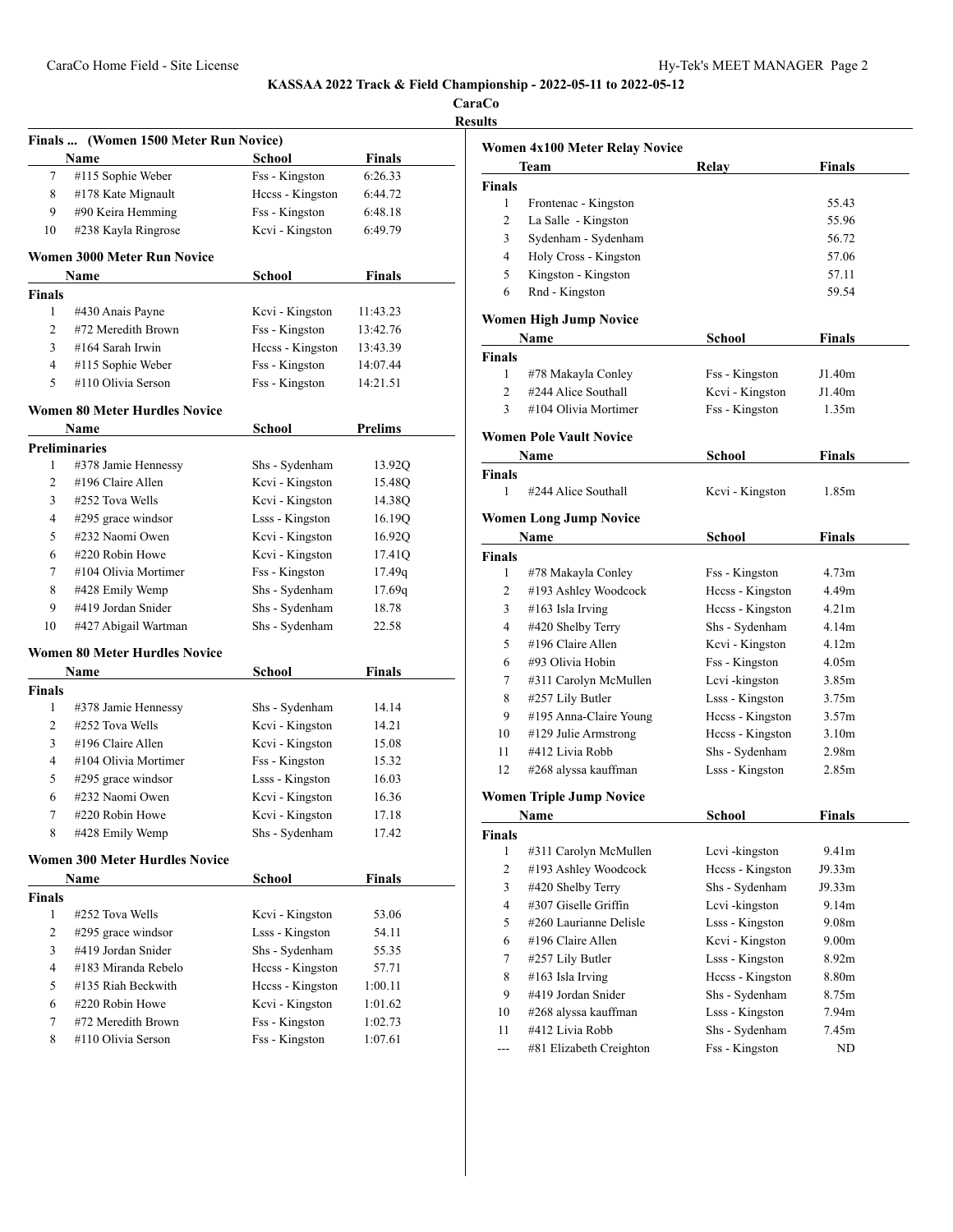**CaraCo**

| esults |
|--------|
|--------|

|                      | <b>Women Shot Put Novice</b>      |                       |                   |
|----------------------|-----------------------------------|-----------------------|-------------------|
|                      | Name                              | School                | Finals            |
| <b>Finals</b>        |                                   |                       |                   |
| 1                    | #305 Kiersten Galloway            | Levi-kingston         | 8.71 <sub>m</sub> |
| 2                    | #187 Marianne Scully              | Heess - Kingston      | 8.48m             |
| 3                    | #170 Alana Kutama                 | Heess - Kingston      | 8.41m             |
| 4                    | #150 Ella Douglas                 | Hecss - Kingston      | 7.37 <sub>m</sub> |
| 5                    | #146 Gracie Coffin                | Heess - Kingston      | 7.02 <sub>m</sub> |
|                      |                                   |                       |                   |
|                      | <b>Women Discus Throw Novice</b>  |                       |                   |
|                      | Name                              | School                | Finals            |
| Finals               |                                   |                       |                   |
| 1                    | #150 Ella Douglas                 | Hecss - Kingston      | 20.60m            |
| $\overline{c}$       | #187 Marianne Scully              | Hecss - Kingston      | 20.34m            |
| 3                    | #421 Bella Thake                  | Shs - Sydenham        | 17.96m            |
| 4                    | #414 Lilly Rumbolt                | Shs - Sydenham        | 16.81m            |
| 5                    | #146 Gracie Coffin                | Heess - Kingston      | 15.66m            |
|                      | <b>Women Javelin Throw Novice</b> |                       |                   |
|                      | Name                              | <b>School</b>         | <b>Finals</b>     |
| <b>Finals</b>        |                                   |                       |                   |
| 1                    | #78 Makayla Conley                | Fss - Kingston        | 21.24m            |
| 2                    | #305 Kiersten Galloway            | Lcvi-kingston         | 18.98m            |
| 3                    | #97 Derilana Labrie               | Fss - Kingston        | 18.42m            |
| 4                    | #220 Robin Howe                   | Kcvi - Kingston       | 18.01m            |
| 5                    | #150 Ella Douglas                 | Heess - Kingston      | 17.55m            |
| 6                    | #412 Livia Robb                   | Shs - Sydenham        | 17.26m            |
| 7                    | #414 Lilly Rumbolt                | Shs - Sydenham        | 15.99m            |
| 8                    | #421 Bella Thake                  | Shs - Sydenham        | 14.30m            |
| $- - -$              | #170 Alana Kutama                 | Heess - Kingston      | ND                |
| $---$                | #146 Gracie Coffin                | Heess - Kingston      | ND                |
|                      |                                   |                       |                   |
|                      | Women 100 Meter Dash Junior       |                       |                   |
|                      | Name                              | <b>School</b>         | Prelims           |
| <b>Preliminaries</b> |                                   |                       |                   |
| 1                    | #288 saddie southward-watkin      | Lsss - Kingston       | 13.51Q            |
| 2                    | #403 Silka Olvet                  | Shs - Sydenham        | 13.85Q            |
| 3                    | #31 Alana VanHooser               | <b>Bss</b> - Kingston | 14.13Q            |
| 4                    | #114 Vanessa Tapper               | Fss - Kingston        | 14.29Q            |
| 5                    | #34 Aidan Kirkpatrick             | Ess - Odessa          | 14.48Q            |
| 6                    | #347 Evangelyn Kelvin             | Rnd - Kingston        | 14.76Q            |
| 7                    | #138 Christa Biller               | Hccss - Kingston      | 14.75q            |
| 8                    | #86 Grace Gavel                   | Fss - Kingston        | 14.82q            |
| 9                    | #2 Mya Berezny                    | <b>Bss</b> - Kingston | 15.13             |
| 10                   | #99 Lydia Lesage-Cooper           | Fss - Kingston        | 15.16             |
| 11                   | #273 katie lawson                 | Lsss - Kingston       | 15.20             |
| 12                   | #127 Hailey Whitton               | Grec - Sharbot L      | 15.42             |
| 13                   | #271 mackenzie landry             | Lsss - Kingston       | 16.28             |
| 14                   | #9 Madeline Curtis                | <b>Bss</b> - Kingston | 16.32             |
| 15                   | #225 Linda Li                     | Kcvi - Kingston       | 16.35             |
| 16                   | #314 Jyra Ponio                   | Lcvi-kingston         | 16.59             |
| 17                   | #74 April Cairns                  | Fss - Kingston        | 17.27             |
| 18                   | #283 marlina reis                 | Lsss - Kingston       | 17.32             |
|                      |                                   |                       |                   |

|               | Women 100 Meter Dash Junior  |                       |                |
|---------------|------------------------------|-----------------------|----------------|
|               | Name                         | School                | Finals         |
| <b>Finals</b> |                              |                       |                |
| 1             | #288 saddie southward-watkir | Lsss - Kingston       | 13.48          |
| 2             | #403 Silka Olvet             | Shs - Sydenham        | 13.61          |
| 3             | #114 Vanessa Tapper          | Fss - Kingston        | 14.02          |
| 4             | #34 Aidan Kirkpatrick        | Ess - Odessa          | 14.34          |
| 5             | #31 Alana VanHooser          | <b>Bss</b> - Kingston | 14.35          |
| 6             | #138 Christa Biller          | Hecss - Kingston      | 14.46          |
| 7             | #347 Evangelyn Kelvin        | Rnd - Kingston        | 14.71          |
| 8             | #86 Grace Gavel              | Fss - Kingston        | 14.78          |
|               | Women 200 Meter Dash Junior  |                       |                |
|               | Name                         | School                | <b>Prelims</b> |
|               | <b>Preliminaries</b>         |                       |                |
| 1             | #288 saddie southward-watkir | Lsss - Kingston       | 28.17Q         |
| 2             | #287 reene schaule           | Lsss - Kingston       | 29.06Q         |
| 3             | #86 Grace Gavel              | Fss - Kingston        | 30.57Q         |
| 4             | #31 Alana VanHooser          | <b>Bss</b> - Kingston | 29.650         |
|               |                              |                       |                |

| 5  | #114 Vanessa Tapper   | Fss - Kingston        | 29.74Q |  |
|----|-----------------------|-----------------------|--------|--|
| 6  | $\#328$ Meg Miller    | Ndss - Napanee        | 30.82Q |  |
| 7  | #34 Aidan Kirkpatrick | Ess - Odessa          | 30.33q |  |
| 8  | #347 Evangelyn Kelvin | Rnd - Kingston        | 30.75q |  |
| 9  | #273 katie lawson     | Lsss - Kingston       | 31.75  |  |
| 10 | #49 Jordan Brown      | Escmr - Kingston      | 31.92  |  |
| 11 | #2 Mya Berezny        | <b>Bss</b> - Kingston | 32.36  |  |
| 12 | #271 mackenzie landry | Lsss - Kingston       | 33.55  |  |
| 13 | #225 Linda Li         | Kcvi - Kingston       | 33.93  |  |
| 14 | #162 Uzo Ibida        | Heess - Kingston      | 34.61  |  |
| 15 | #74 April Cairns      | Fss - Kingston        | 37.68  |  |

#### **Women 200 Meter Dash Junior**

|               | Name                         | <b>School</b>         | Finals |  |
|---------------|------------------------------|-----------------------|--------|--|
| <b>Finals</b> |                              |                       |        |  |
|               | #288 saddie southward-watkin | Lsss - Kingston       | 27.97  |  |
| 2             | $\#287$ reene schaule        | Lsss - Kingston       | 29.20  |  |
| 3             | $\#114$ Vanessa Tapper       | Fss - Kingston        | 29.55  |  |
| 4             | #31 Alana VanHooser          | <b>Bss</b> - Kingston | 30.05  |  |
| 5             | #347 Evangelyn Kelvin        | Rnd - Kingston        | 30.59  |  |
| 6             | #34 Aidan Kirkpatrick        | Ess - Odessa          | 30.62  |  |
| 7             | #86 Grace Gavel              | Fss - Kingston        | 30.77  |  |
| 8             | #328 Meg Miller              | Ndss - Napanee        | 30.94  |  |

## **Women 400 Meter Dash Junior**

|                | Name                  | School                | <b>Finals</b> |  |
|----------------|-----------------------|-----------------------|---------------|--|
| <b>Finals</b>  |                       |                       |               |  |
| 1              | #250 Andrea Wang      | Kcvi - Kingston       | 1:04.33       |  |
| 2              | $\#287$ reene schaule | Lsss - Kingston       | 1:04.56       |  |
| 3              | #293 Alexis Vrana     | Lsss - Kingston       | 1:06.15       |  |
| $\overline{4}$ | #83 Sara Davis        | Fss - Kingston        | 1:08.73       |  |
| 5              | #31 Alana VanHooser   | <b>Bss</b> - Kingston | 1:09.92       |  |
| 6              | #49 Jordan Brown      | Escmr - Kingston      | 1:12.58       |  |
| 7              | #230 Cameron Millotte | Kcvi - Kingston       | 1:13.28       |  |
| 8              | #176 Kate McKinley    | Heess - Kingston      | 1:13.70       |  |
| 9              | #273 katie lawson     | Lsss - Kingston       | 1:14.94       |  |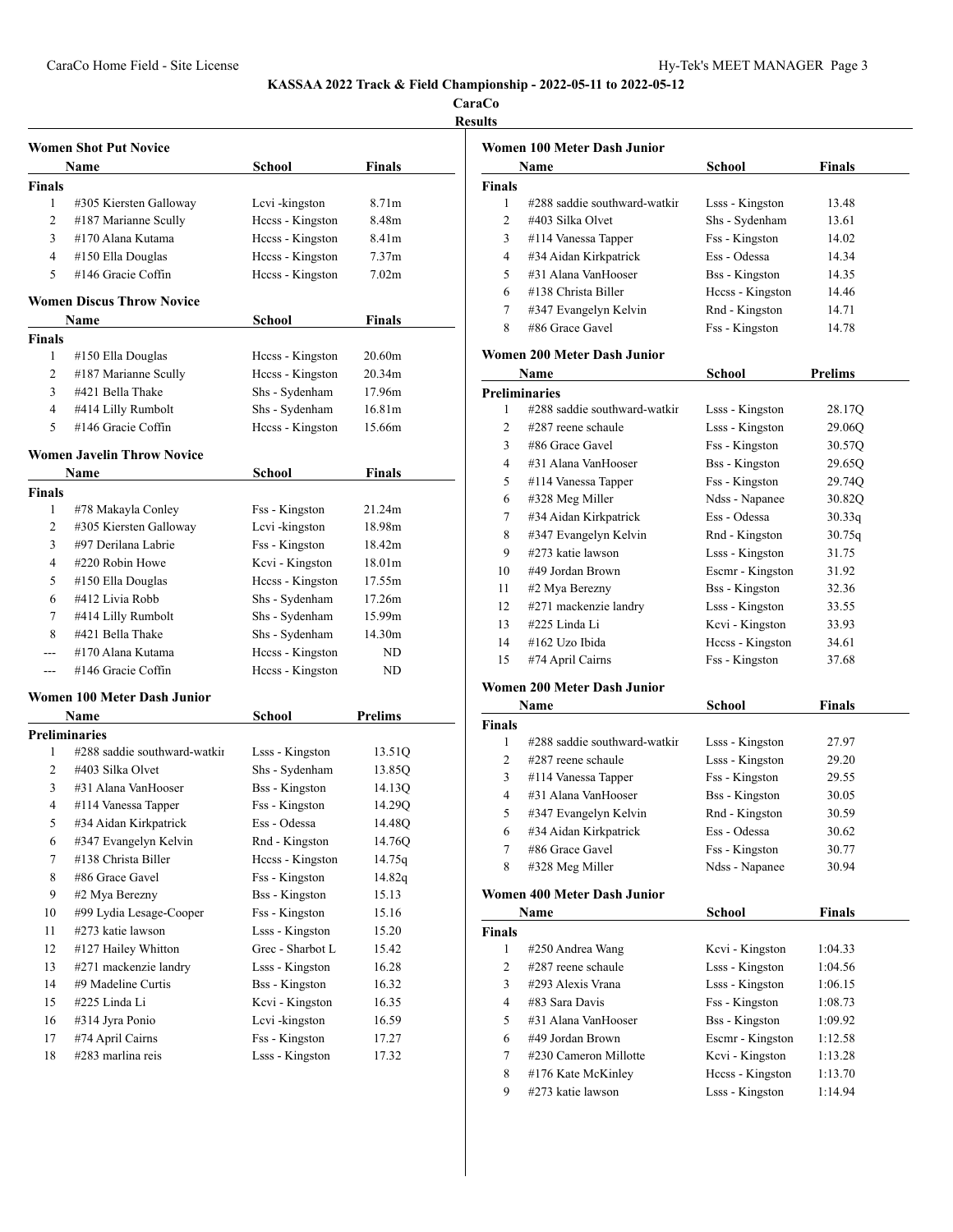**CaraCo**

|                    | Name                                  | <b>School</b>    | <b>Finals</b>  |
|--------------------|---------------------------------------|------------------|----------------|
| 10                 | #127 Hailey Whitton                   | Grec - Sharbot L | 1:21.93        |
|                    | Women 800 Meter Run Junior            |                  |                |
|                    | Name                                  | School           | <b>Finals</b>  |
| Finals             |                                       |                  |                |
| 1                  | #83 Sara Davis                        | Fss - Kingston   | 2:44.49        |
| 2                  | #176 Kate McKinley                    | Heess - Kingston | 2:55.96        |
| 3                  | #230 Cameron Millotte                 | Kcvi - Kingston  | 3:03.30        |
| 4                  | #47 Emma Arellano                     | Escmr - Kingston | 3:05.78        |
| 5                  | #100 Emily Liscumb                    | Fss - Kingston   | 3:10.39        |
| 6                  | #79 Taya Cooper                       | Fss - Kingston   | 3:15.38        |
| 7                  | #317 Jana Sorour                      | Lcvi-kingston    | 4:27.31        |
|                    | Women 1500 Meter Run Junior           |                  |                |
|                    | Name                                  | School           | Finals         |
| Finals             |                                       |                  |                |
| 1                  | #173 Gates McAllister                 | Heess - Kingston | 5:35.36        |
| 2                  | #83 Sara Davis                        | Fss - Kingston   | 5:37.20        |
| 3                  | #66 Lyla Attwood                      | Fss - Kingston   | 5:42.96        |
| 4                  | #323 Payton Brown                     | Ndss - Napanee   | 5:49.20        |
| 5                  | #241 Sophie Saunders-Lambe            | Kcvi - Kingston  | 6:01.61        |
| 6                  | #316 Presley Snowdon                  | Lcvi-kingston    | 6:19.53        |
| 7                  | #47 Emma Arellano                     | Escmr - Kingston | 6:24.79        |
| 8                  | #79 Taya Cooper                       | Fss - Kingston   | 7:14.31        |
|                    | Women 3000 Meter Run Junior           |                  |                |
|                    | Name                                  | School           | <b>Finals</b>  |
| Finals             |                                       |                  |                |
| 1                  | #66 Lyla Attwood                      | Fss - Kingston   | 12:40.16       |
| 2                  | #316 Presley Snowdon                  | Lcvi-kingston    | 12:44.87       |
| 3                  | #173 Gates McAllister                 | Heess - Kingston | 13:02.12       |
| 4                  | #241 Sophie Saunders-Lambe            | Kcvi - Kingston  | 13:18.43       |
|                    | <b>Women 80 Meter Hurdles Junior</b>  |                  |                |
|                    | Name                                  | School           | <b>Prelims</b> |
|                    | <b>Preliminaries</b>                  |                  |                |
| 1                  | #403 Silka Olvet                      | Shs - Sydenham   | 13.22Q         |
| 2                  | #388 Lola Kenney                      | Shs - Sydenham   | 13.83Q         |
| 3                  | #215 Emily Haberer                    | Kcvi - Kingston  | 14.41Q         |
| 4                  | #138 Christa Biller                   | Heess - Kingston | 15.55Q         |
|                    | #368 Emilienne Chabot                 | Shs - Sydenham   | 16.02Q         |
| 5                  |                                       |                  |                |
|                    | Women 80 Meter Hurdles Junior         |                  |                |
|                    | Name                                  | School           | <b>Finals</b>  |
|                    |                                       |                  |                |
| <b>Finals</b><br>1 | #403 Silka Olvet                      | Shs - Sydenham   | 13.13          |
| 2                  | #215 Emily Haberer                    | Kcvi - Kingston  | 13.75          |
| 3                  | #388 Lola Kenney                      | Shs - Sydenham   | 13.93          |
| 4                  | #138 Christa Biller                   | Hccss - Kingston | 14.66          |
| 5                  | #368 Emilienne Chabot                 | Shs - Sydenham   | 15.65          |
|                    | <b>Women 300 Meter Hurdles Junior</b> |                  |                |
|                    | Name                                  | School           | Finals         |

| $\overline{2}$           | #250 Andrea Wang                | Kcvi - Kingston       | 52.48             |
|--------------------------|---------------------------------|-----------------------|-------------------|
|                          | Women 4x100 Meter Relay Junior  |                       |                   |
|                          | <b>Team</b>                     | Relay                 | Finals            |
| <b>Finals</b>            |                                 |                       |                   |
| 1                        | La Salle - Kingston             |                       | 55.07             |
| $\overline{2}$           | Sydenham - Sydenham             |                       | 55.45             |
| 3                        | Kingston - Kingston             |                       | 56.66             |
| $\overline{4}$           | Frontenac - Kingston            |                       | 57.59             |
| 5                        | Loyalist - Kingston             |                       | 59.00             |
| 6                        | Holy Cross - Kingston           |                       | 59.65             |
|                          | Women High Jump Junior          |                       |                   |
|                          | Name                            | <b>School</b>         | Finals            |
| <b>Finals</b>            |                                 |                       |                   |
| 1                        | #368 Emilienne Chabot           | Shs - Sydenham        | 1.50 <sub>m</sub> |
| 2                        | #388 Lola Kenney                | Shs - Sydenham        | 1.40 <sub>m</sub> |
|                          | <b>Women Pole Vault Junior</b>  |                       |                   |
|                          | Name                            | School                | Finals            |
| <b>Finals</b>            |                                 |                       |                   |
| 1                        | #328 Meg Miller                 | Ndss - Napanee        | 1.70 <sub>m</sub> |
| 2                        | #215 Emily Haberer              | Kcvi - Kingston       | 1.40 <sub>m</sub> |
|                          | <b>Women Long Jump Junior</b>   |                       |                   |
|                          | Name                            | School                | Finals            |
| <b>Finals</b>            |                                 |                       |                   |
| 1                        | #138 Christa Biller             | Heess - Kingston      | 4.51 <sub>m</sub> |
| 2                        | #321 Naomi Xu                   | Lcvi-kingston         | 4.34m             |
| 3                        | #166 Hannah Jeffs               | Hccss - Kingston      | 4.04 <sub>m</sub> |
| 4                        | #9 Madeline Curtis              | <b>Bss</b> - Kingston | 3.75m             |
| 5                        | #133 Hailey Bauder              | Hccss - Kingston      | 3.70m             |
| 6                        | #127 Hailey Whitton             | Grec - Sharbot L      | 3.68m             |
| ---                      | #422 Katie Tye                  | Shs - Sydenham        | ND                |
| $\overline{a}$           | #411 Morgan Rines               | Shs - Sydenham        | ND                |
| ---                      | #373 Parker Friendship          | Shs - Sydenham        | ND                |
|                          | <b>Women Triple Jump Junior</b> |                       |                   |
|                          | <b>Name</b>                     | School                | <b>Finals</b>     |
| <b>Finals</b>            |                                 |                       |                   |
| 1                        | #288 saddie southward-watkir    | Lsss - Kingston       | 10.10m            |
| 2                        | #388 Lola Kenney                | Shs - Sydenham        | 9.37 <sub>m</sub> |
| 3                        | #321 Naomi Xu                   | Lcvi-kingston         | 9.29m             |
| $\overline{4}$           | #166 Hannah Jeffs               | Hccss - Kingston      | 9.24m             |
| 5                        | #328 Meg Miller                 | Ndss - Napanee        | 8.81m             |
|                          | #9 Madeline Curtis              | <b>Bss</b> - Kingston | 8.07 <sub>m</sub> |
| 6                        |                                 | Shs - Sydenham        | 8.00m             |
| 7                        | #380 Hannah Huckabone           |                       |                   |
|                          | <b>Women Shot Put Junior</b>    |                       |                   |
|                          | Name                            | <b>School</b>         | <b>Finals</b>     |
|                          |                                 |                       |                   |
| $\mathbf{1}$             | #136 Abbey Besselink            | Hecss - Kingston      | 9.39m             |
| Finals<br>$\overline{2}$ | #10 Lila Doering                | <b>Bss</b> - Kingston | 8.26m             |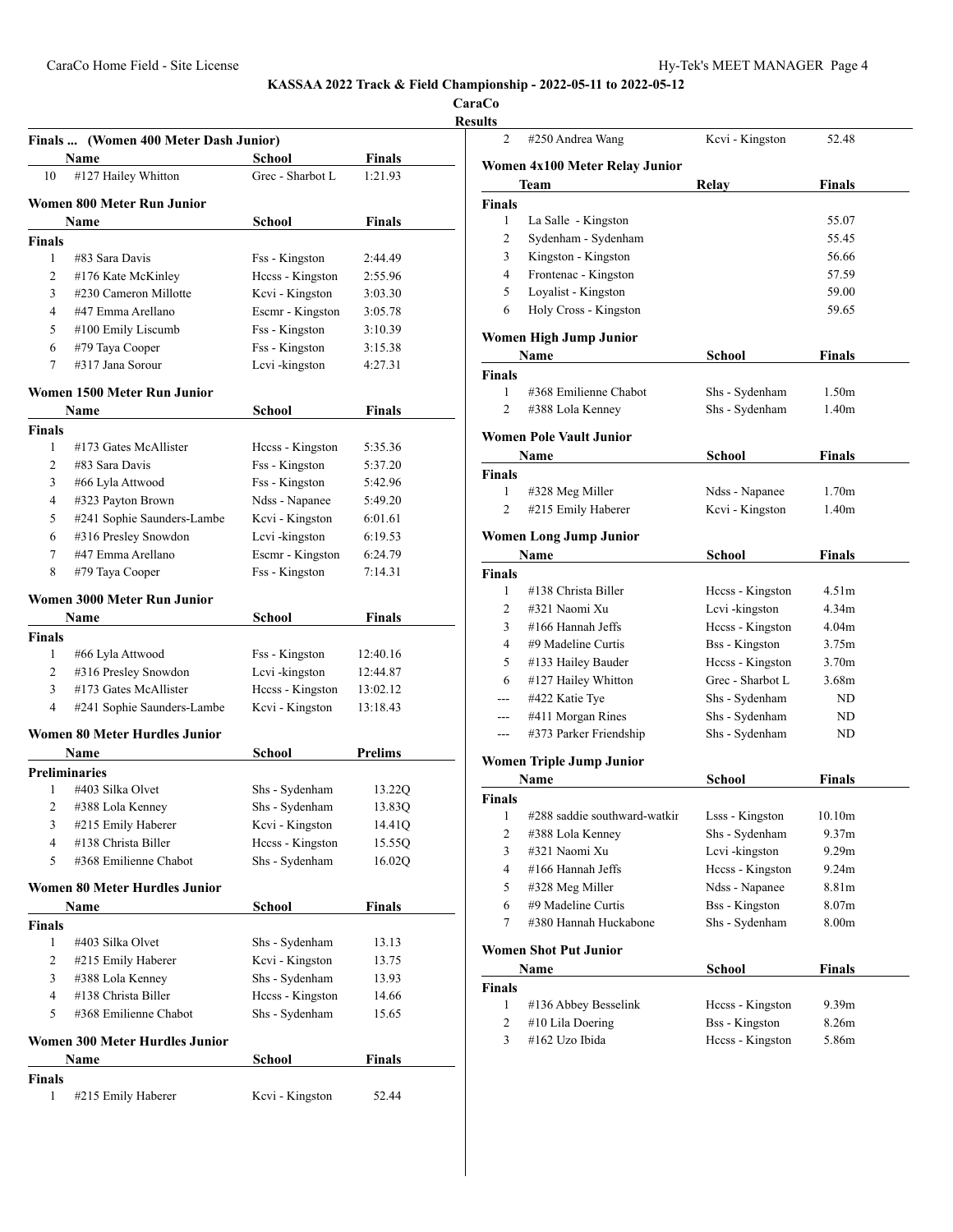**CaraCo Results**

|               | <b>Women Discus Throw Junior</b>   |                       |                |
|---------------|------------------------------------|-----------------------|----------------|
|               | <b>Name</b>                        | School                | <b>Finals</b>  |
| <b>Finals</b> |                                    |                       |                |
| 1             | #133 Hailey Bauder                 | Hecss - Kingston      | 19.05m         |
| 2             | #136 Abbey Besselink               | Heess - Kingston      | 17.80m         |
| 3             | #191 Jessica White                 | Heess - Kingston      | 16.10m         |
| 4             | #10 Lila Doering                   | <b>Bss</b> - Kingston | 14.42m         |
| 5             | #317 Jana Sorour                   | Lcvi-kingston         | 9.18m          |
|               |                                    |                       |                |
|               | <b>Women Javelin Throw Junior</b>  |                       |                |
|               | Name                               | School                | <b>Finals</b>  |
| <b>Finals</b> |                                    |                       |                |
| 1             | #422 Katie Tye                     | Shs - Sydenham        | 22.20m         |
| 2             | #362 Anna Barton                   | Shs - Sydenham        | 21.86m         |
| 3             | #133 Hailey Bauder                 | Heess - Kingston      | 20.58m         |
| 4             | #136 Abbey Besselink               | Heess - Kingston      | 19.27m         |
| 5             | #10 Lila Doering                   | <b>Bss</b> - Kingston | 19.03m         |
| 6             | #191 Jessica White                 | Heess - Kingston      | 13.76m         |
|               | <b>Women 100 Meter Dash Senior</b> |                       |                |
|               | Name                               |                       | <b>Prelims</b> |
|               | <b>Preliminaries</b>               | School                |                |
| 1             | #131 Jessica Asuncion              | Hecss - Kingston      | 13.53Q         |
| 2             | #137 Ella Best-Taylor              | Hecss - Kingston      | 13.95Q         |
| 3             | #89 Hailey Hart                    | Fss - Kingston        | 14.03Q         |
| 4             | #185 Shelby Robertson              | Heess - Kingston      | 14.06Q         |
| 5             | #145 Kyra Charlery-Franklyn        | Heess - Kingston      | 14.27q         |
| 6             | #402 Sophie Norman                 | Shs - Sydenham        | 14.40q         |
| 7             | #76 Stella Cartmell                | Fss - Kingston        | 14.46q         |
| 8             | #367 Emma Cabral                   | Shs - Sydenham        | 14.55q         |
| 9             | #400 Jenna Norman                  | Shs - Sydenham        | 14.59          |
| 10            | #33 Sarah Gillan                   | Ess - Odessa          | 14.65          |
| 11            | #258 Marissa Cassell               | Lsss - Kingston       | 14.71          |
| 12            | #102 Jordyn Merriam                | Fss - Kingston        | 14.75          |
| 13            | #35 Morgyn Knetsch                 | Ess - Odessa          | 14.82          |
| 14            | #20 Alexa Kerr                     | <b>Bss</b> - Kingston | 14.96          |
| 15            | #8 Karissa Cumming                 | <b>Bss</b> - Kingston | 15.01          |
| 16            | #249 Gia Venter                    | Kcvi - Kingston       | 15.15          |
| 17            | #228 Katherine McLachlan           | Kcvi - Kingston       | 15.17          |
| 18            | #82 Isabella Cruz                  | Fss - Kingston        | 15.26          |
| 19            | #13 Tina Ferjani                   | <b>Bss</b> - Kingston | 15.31          |
| 20            | #341 Angelica Doctolero            | Rnd - Kingston        | 15.77          |
| 21            | #266 Abby Huffman                  | Lsss - Kingston       | 15.91          |
| 22            | #302 Felicia Doemer                | Levi -kingston        | 16.62          |
| 23            | #19 Maya Kabasawa                  | <b>Bss</b> - Kingston | 17.44          |
| 24            | #37 Lilly Lalande                  | Ess - Odessa          | 18.05          |
|               |                                    |                       |                |
|               | Women 100 Meter Dash Senior        |                       |                |
|               | Name                               | School                | Finals         |
| <b>Finals</b> |                                    |                       |                |
| 1             | #131 Jessica Asuncion              | Heess - Kingston      | 13.27          |
| 2             | #137 Ella Best-Taylor              | Heess - Kingston      | 13.73          |
| 3             | #89 Hailey Hart                    | Fss - Kingston        | 13.88          |
| 4             | #145 Kyra Charlery-Franklyn        | Hccss - Kingston      | 14.15          |
| 5             | #402 Sophie Norman                 | Shs - Sydenham        | 14.21          |
|               |                                    |                       |                |

| 6                    | #76 Stella Cartmell                     | Fss - Kingston                           | 14.31         |
|----------------------|-----------------------------------------|------------------------------------------|---------------|
| 7                    | #367 Emma Cabral                        | Shs - Sydenham                           | 14.39         |
|                      | Women 200 Meter Dash Senior             |                                          |               |
|                      | Name                                    | School                                   | Prelims       |
| <b>Preliminaries</b> |                                         |                                          |               |
| 1                    | #131 Jessica Asuncion                   | Hecss - Kingston                         | 27.88Q        |
| 2                    | #137 Ella Best-Taylor                   | Heess - Kingston                         | 28.75Q        |
| 3                    | #33 Sarah Gillan                        | Ess - Odessa                             | 29.28Q        |
| 4                    | #76 Stella Cartmell                     | Fss - Kingston                           | 29.52Q        |
| 5                    | #400 Jenna Norman                       | Shs - Sydenham                           | 29.67Q        |
| 6                    | #286 maeve schaule                      | Lsss - Kingston                          | 29.83Q        |
| 7                    | #145 Kyra Charlery-Franklyn             | Hccss - Kingston                         | 29.63q        |
| 8                    | #402 Sophie Norman                      | Shs - Sydenham                           | 30.06q        |
| 9                    | #35 Morgyn Knetsch                      | Ess - Odessa                             | 31.10         |
| 10                   | #223 YeJin Kim                          | Kcvi - Kingston                          | 32.04         |
| 11                   | #124 Elayna Jackson                     | Grec - Sharbot L                         | 32.17         |
| 12                   | #1 Emily Abbasi                         | <b>Bss</b> - Kingston                    | 33.13         |
| 13                   | #302 Felicia Doemer                     | Levi - kingston                          | 34.75         |
|                      |                                         |                                          |               |
|                      | Women 200 Meter Dash Senior             |                                          |               |
|                      | Name                                    | School                                   | Finals        |
| Finals               |                                         |                                          |               |
| 1                    | #131 Jessica Asuncion                   | Heess - Kingston                         | 27.79         |
| 2                    | #137 Ella Best-Taylor                   | Hccss - Kingston                         | 28.74         |
| 3                    | #33 Sarah Gillan                        | Ess - Odessa                             | 29.29         |
| 4                    | #145 Kyra Charlery-Franklyn             | Hccss - Kingston                         | 29.31         |
| 5                    | #76 Stella Cartmell                     | Fss - Kingston                           | 29.54         |
| 6<br>7               | #286 maeve schaule<br>#400 Jenna Norman | Lsss - Kingston                          | 29.64         |
|                      |                                         | Shs - Sydenham                           | 30.18         |
| 8                    | #402 Sophie Norman                      | Shs - Sydenham                           | 30.22         |
|                      | Women 400 Meter Dash Senior             |                                          |               |
|                      | Name                                    | School                                   | Finals        |
| Finals               |                                         |                                          |               |
| 1                    | #400 Jenna Norman                       | Shs - Sydenham                           | 1:04.03       |
| 2                    | #286 maeve schaule                      | Lsss - Kingston                          | 1:05.06       |
| 3                    | #33 Sarah Gillan                        | Ess - Odessa                             | 1:06.42       |
| 4                    | #233 Benedetta Paganelli                | Kcvi - Kingston                          | 1:06.44       |
| 5                    | #76 Stella Cartmell                     | Fss - Kingston                           | 1:07.57       |
| 6                    | #325 Emily DeRoche                      | Ndss - Napanee                           | 1:08.90       |
| 7                    | #398 Avery Nelder                       | Shs - Sydenham                           | 1:10.91       |
| 8                    | #1 Emily Abbasi                         | <b>Bss</b> - Kingston                    | 1:15.63       |
|                      | <b>Women 800 Meter Run Senior</b>       |                                          |               |
|                      | Name                                    | <b>School</b>                            | <b>Finals</b> |
| <b>Finals</b>        |                                         |                                          |               |
| $\mathbf{1}$         | $\#203$ Alex Campbell                   | $K_{\text{CVI}}$ - $K_{\text{inaction}}$ | 2.2610        |

| nals           |                         |                       |         |  |
|----------------|-------------------------|-----------------------|---------|--|
| 1              | #203 Alex Campbell      | Kcvi - Kingston       | 2:26.19 |  |
| $\overline{c}$ | #201 Claire Brackenbury | Kcvi - Kingston       | 2:31.94 |  |
| 3              | $#294$ teagan whitney   | Lsss - Kingston       | 2:33.40 |  |
| 4              | #350 Sienna Matheson    | Rnd - Kingston        | 2:36.34 |  |
| 5              | #284 nicole ryan        | Lsss - Kingston       | 2:40.26 |  |
| 6              | #286 maeve schaule      | Lsss - Kingston       | 2:43.89 |  |
| 7              | #157 Claire Hamilton    | Hccss - Kingston      | 2:46.29 |  |
| 8              | #398 Avery Nelder       | Shs - Sydenham        | 2:55.93 |  |
| 9              | #23 Lisa Mohl           | <b>Bss</b> - Kingston | 3:01.43 |  |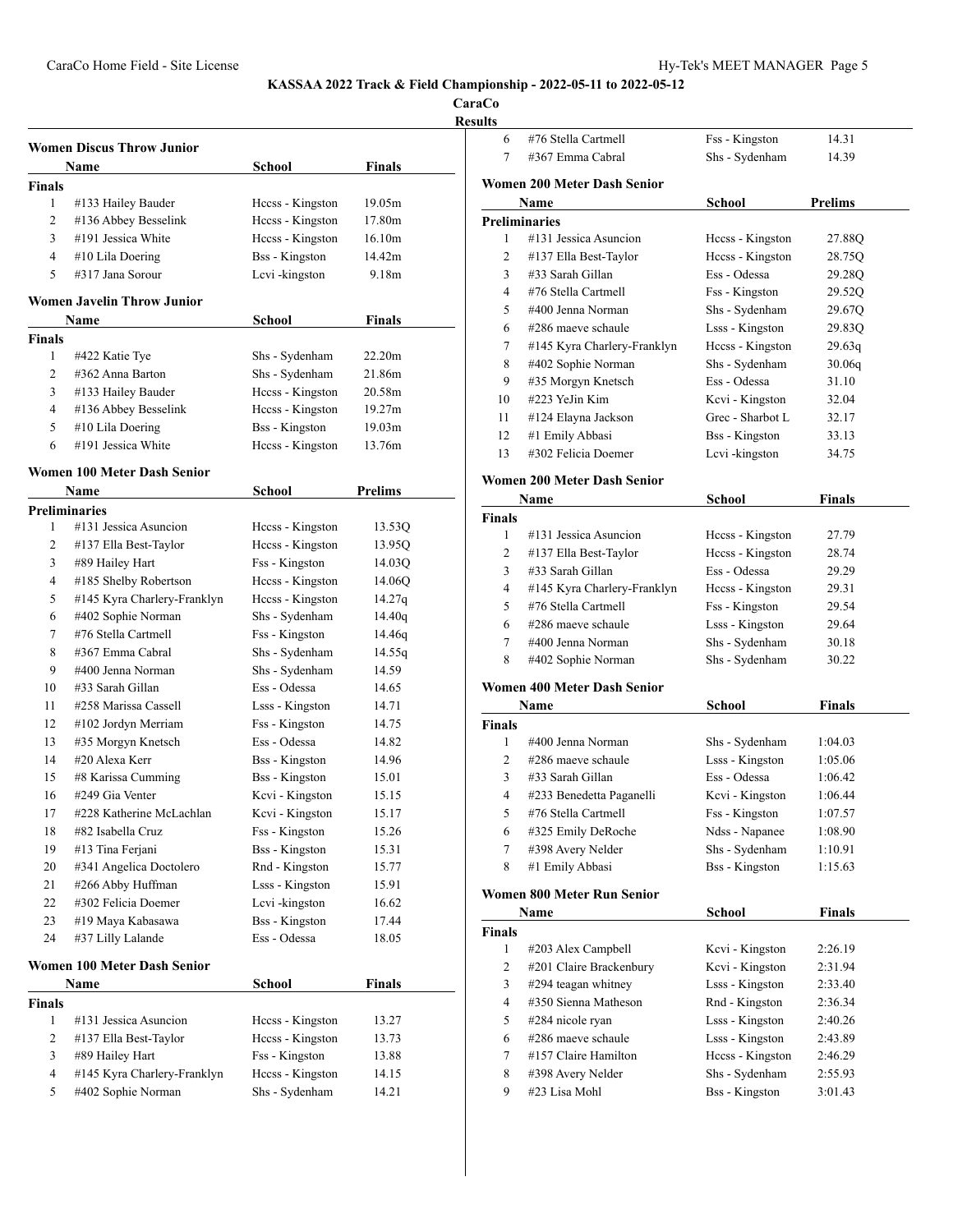| CaraCo |  |
|--------|--|
|        |  |

#### **Results**

|                      | Finals  (Women 800 Meter Run Senior)  |                       |               |
|----------------------|---------------------------------------|-----------------------|---------------|
|                      | Name                                  | School                | <b>Finals</b> |
| 10                   | #61 Sophia Smith                      | Escmr - Kingston      | 3:37.63       |
| 11                   | #4 Athena Cellini                     | <b>Bss</b> - Kingston | 3:44.87       |
|                      | Women 1500 Meter Run Senior           |                       |               |
|                      | Name                                  | School                | <b>Finals</b> |
| Finals               |                                       |                       |               |
| 1                    | #203 Alex Campbell                    | Kevi - Kingston       | 4:57.53       |
| 2                    | #213 Haley Fraser                     | Kcvi - Kingston       | 5:00.68       |
| 3                    | #294 teagan whitney                   | Lsss - Kingston       | 5:08.72       |
| 4                    | #201 Claire Brackenbury               | Kcvi - Kingston       | 5:11.99       |
| 5                    | #197 Kira Allen                       | Kcvi - Kingston       | 5:15.30       |
| 6                    | #157 Claire Hamilton                  | Heess - Kingston      | 5:23.06       |
| 7                    | #284 nicole ryan                      | Lsss - Kingston       | 5:43.58       |
| 8                    | #346 Olivia James                     | Rnd - Kingston        | 5:48.01       |
| 9                    | #23 Lisa Mohl                         | <b>Bss</b> - Kingston | 6:14.92       |
| 10                   | #64 Zoe St-Louis                      | Escmr - Kingston      | 6:26.45       |
| 11                   | #61 Sophia Smith                      | Escmr - Kingston      | 7:50.37       |
| ---                  | #206 Jillian Dalton                   | Kcvi - Kingston       | X5:25.37      |
|                      | Women 3000 Meter Run Senior           |                       |               |
|                      | Name                                  | School                | Finals        |
| Finals               |                                       |                       |               |
| 1                    | #213 Haley Fraser                     | Kevi - Kingston       | 11:08.86      |
| 2                    | #294 teagan whitney                   | Lsss - Kingston       | 11:30.68      |
| 3                    | #157 Claire Hamilton                  | Hccss - Kingston      | 12:06.72      |
| 4                    | #346 Olivia James                     | Rnd - Kingston        | 12:49.49      |
| 5                    | #64 Zoe St-Louis                      | Escmr - Kingston      | 14:45.43      |
|                      | <b>Women 100 Meter Hurdles Senior</b> |                       |               |
|                      | Name                                  | School                | Prelims       |
| <b>Preliminaries</b> |                                       |                       |               |
| 1                    | #89 Hailey Hart                       | Fss - Kingston        | 18.74Q        |
| 2                    | #233 Benedetta Paganelli              | Kcvi - Kingston       | 19.31Q        |
| 3                    | #424 Siyerra Vanderwal                | Shs - Sydenham        | 18.91Q        |
| 4                    | #423 Olivya Vanderwal                 | Shs - Sydenham        | 20.46Q        |
| 5                    | #235 Milan Rice                       | Kcvi - Kingston       | 19.36Q        |
| 6                    | #266 Abby Huffman                     | Lsss - Kingston       | 21.03Q        |
| 7                    | #228 Katherine McLachlan              | Kcvi - Kingston       | 21.13q        |
| 8                    | #353 Abby Ows                         | Rnd - Kingston        | 21.50q        |
|                      | <b>Women 100 Meter Hurdles Senior</b> |                       |               |
|                      | Name                                  | <b>School</b>         | <b>Finals</b> |
| <b>Finals</b>        |                                       |                       |               |
| 1                    | #89 Hailey Hart                       | Fss - Kingston        | 18.52         |
| 2                    | #233 Benedetta Paganelli              | Kcvi - Kingston       | 18.69         |
| 3                    | #424 Siyerra Vanderwal                | Shs - Sydenham        | 19.12         |
| $\overline{4}$       | #235 Milan Rice                       | Kcvi - Kingston       | 19.17         |
| 5                    | #423 Olivya Vanderwal                 | Shs - Sydenham        | 19.42         |
| 6                    | #266 Abby Huffman                     | Lsss - Kingston       | 20.86         |
| 7                    | #353 Abby Ows                         | Rnd - Kingston        | 21.02         |
| 8                    | #228 Katherine McLachlan              | Kcvi - Kingston       | 21.06         |

|               | <b>Women 400 Meter Hurdles Senior</b> |                 |               |  |  |  |
|---------------|---------------------------------------|-----------------|---------------|--|--|--|
|               | Name                                  | School          | <b>Finals</b> |  |  |  |
| <b>Finals</b> |                                       |                 |               |  |  |  |
|               | #350 Sienna Matheson                  | Rnd - Kingston  | 1:17.63       |  |  |  |
|               | #228 Katherine McLachlan              | Kcvi - Kingston | 1:23.40       |  |  |  |
| 3             | #353 Abby Ows                         | Rnd - Kingston  | 1:30.70       |  |  |  |

#### **Women 4x100 Meter Relay Senior**

|               | Team                  | Relav | Finals  |  |
|---------------|-----------------------|-------|---------|--|
| <b>Finals</b> |                       |       |         |  |
|               | Holy Cross - Kingston |       | 54.54   |  |
| 2             | Sydenham - Sydenham   |       | 54.61   |  |
| 3             | Frontenac - Kingston  |       | 55.69   |  |
| 4             | Bayridge - Kingston   |       | 56.58   |  |
| 5             | Kingston - Kingston   |       | 56.75   |  |
| 6             | La Salle - Kingston   |       | 59.03   |  |
|               | Grec - Sharbot L      |       | 59.59   |  |
| 8             | Ernestown - Odessa    |       | 1:00.06 |  |

### **Women High Jump Senior**

| Name                   | School           | <b>Finals</b> |
|------------------------|------------------|---------------|
|                        |                  |               |
| #292 hailey twigg      | Lsss - Kingston  | 1.55m         |
| #423 Olivya Vanderwal  | Shs - Sydenham   | J1.50m        |
| #424 Siyerra Vanderwal | Shs - Sydenham   | J1.50m        |
| #126 Amber Verbruggen  | Grec - Sharbot L | 1.35m         |
|                        |                  |               |

### **Women Pole Vault Senior**

| Name   |                        | School           | <b>Finals</b>     |  |
|--------|------------------------|------------------|-------------------|--|
| Finals |                        |                  |                   |  |
|        | #50 Sandra Hacault     | Escmr - Kingston | 2.20 <sub>m</sub> |  |
| 2      | $#122$ Maddy Gunsinger | Grec - Sharbot L | 1.85m             |  |
| 3      | #125 Katie Tryon       | Grec - Sharbot L | 1.55m             |  |

#### **Women Long Jump Senior**

|               | Name                    | School                | Finals            |  |
|---------------|-------------------------|-----------------------|-------------------|--|
| <b>Finals</b> |                         |                       |                   |  |
| 1             | $\#292$ hailey twigg    | Lsss - Kingston       | 4.71 <sub>m</sub> |  |
| 2             | #50 Sandra Hacault      | Escmr - Kingston      | 4.65m             |  |
| 3             | #13 Tina Ferjani        | <b>Bss</b> - Kingston | 4.45m             |  |
| 4             | #399 Sam Nicholson      | Shs - Sydenham        | 4.43m             |  |
| 5             | #82 Isabella Cruz       | Fss - Kingston        | 4.27m             |  |
| 6             | #396 Oliva Melo         | Shs - Sydenham        | 4.26m             |  |
| 7             | #8 Karissa Cumming      | <b>Bss</b> - Kingston | 4.14 <sub>m</sub> |  |
| 8             | #124 Elayna Jackson     | Grec - Sharbot L      | 4.04 <sub>m</sub> |  |
| 9             | #152 Ava Fisher         | Hecss - Kingston      | 3.98 <sub>m</sub> |  |
| 10            | #20 Alexa Kerr          | Bss - Kingston        | 3.95m             |  |
| 11            | #325 Emily DeRoche      | Ndss - Napanee        | 3.93 <sub>m</sub> |  |
| 12            | #125 Katie Tryon        | Grec - Sharbot L      | 3.87 <sub>m</sub> |  |
| 13            | #122 Maddy Gunsinger    | Grec - Sharbot L      | 3.49 <sub>m</sub> |  |
| 14            | #341 Angelica Doctolero | Rnd - Kingston        | 3.41 <sub>m</sub> |  |
| 15            | #266 Abby Huffman       | Lsss - Kingston       | 3.38m             |  |
| 16            | #19 Maya Kabasawa       | Bss - Kingston        | 3.32m             |  |
| ---           | #353 Abby Ows           | Rnd - Kingston        | ND                |  |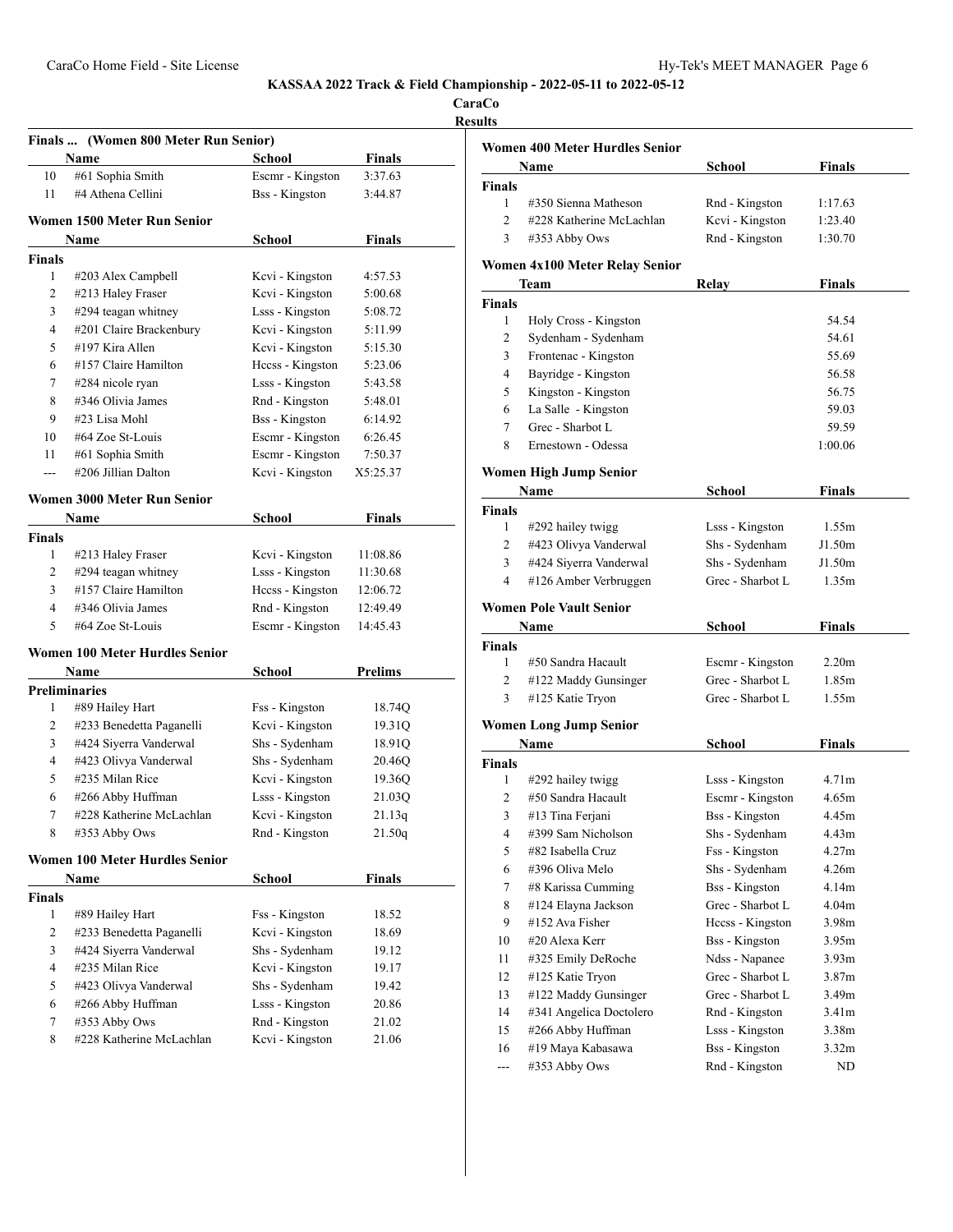**CaraCo**

**Results**

| <b>Women Triple Jump Senior</b> |                                      |                       |                   |  |
|---------------------------------|--------------------------------------|-----------------------|-------------------|--|
|                                 | Name                                 | School                | Finals            |  |
| <b>Finals</b>                   |                                      |                       |                   |  |
| 1                               | #292 hailey twigg                    | Lsss - Kingston       | 10.48m            |  |
| $\overline{c}$                  | #50 Sandra Hacault                   | Escmr - Kingston      | 9.71m             |  |
| 3                               | #399 Sam Nicholson                   | Shs - Sydenham        | 9.66m             |  |
| 4                               | #98 Amelie Leger                     | Fss - Kingston        | 9.61 <sub>m</sub> |  |
| 5                               | #396 Oliva Melo                      | Shs - Sydenham        | 9.10 <sub>m</sub> |  |
| 6                               | #20 Alexa Kerr                       | Bss - Kingston        | 8.92 <sub>m</sub> |  |
| 7                               | #8 Karissa Cumming                   | <b>Bss</b> - Kingston | 8.68m             |  |
| 8                               | #152 Ava Fisher                      | Hccss - Kingston      | 8.63m             |  |
| 9                               | #19 Maya Kabasawa                    | Bss - Kingston        | 8.34m             |  |
| $- - -$                         | #17 Paige Hart                       | Bss - Kingston        | ND                |  |
| ---                             | #13 Tina Ferjani                     | <b>Bss</b> - Kingston | ND                |  |
|                                 |                                      |                       |                   |  |
|                                 | <b>Women Shot Put Senior</b><br>Name | School                | Finals            |  |
| <b>Finals</b>                   |                                      |                       |                   |  |
| 1                               | #84 Jessie Dean-Savage               | Fss - Kingston        | 9.24m             |  |
| 2                               | #121 Amanda Crawford                 | Grec - Sharbot L      | 8.89m             |  |
| 3                               | #181 Sophia Nikitopoulos             | Hecss - Kingston      | 8.44m             |  |
| 4                               | #152 Ava Fisher                      | Hccss - Kingston      | 7.80m             |  |
| 5                               | #208 Catherine Davison               | Kcvi - Kingston       | 6.92m             |  |
| 6                               | #44 Saige Traise                     | Ess - Odessa          | 6.83 <sub>m</sub> |  |
| 7                               | #37 Lilly Lalande                    | Ess - Odessa          | 6.00 <sub>m</sub> |  |
| 8                               | #212 Randi Foster                    | Kcvi - Kingston       | 5.44m             |  |
| 9                               | #243 Kaleigh Skinner                 | Kcvi - Kingston       | 4.15m             |  |
|                                 |                                      |                       |                   |  |
|                                 | <b>Women Discus Throw Senior</b>     |                       |                   |  |
|                                 | Name                                 | School                | Finals            |  |
| Finals                          |                                      |                       |                   |  |
| 1                               | #84 Jessie Dean-Savage               | Fss - Kingston        | 26.58m            |  |
| $\overline{2}$                  | #121 Amanda Crawford                 | Grec - Sharbot L      | 24.31m            |  |
| 3                               | #44 Saige Traise                     | Ess - Odessa          | 22.66m            |  |
| 4                               | #208 Catherine Davison               | Kcvi - Kingston       | 21.69m            |  |
| 5                               | #243 Kaleigh Skinner                 | Kcvi - Kingston       | 16.51m            |  |
| 6                               | #212 Randi Foster                    | Kcvi - Kingston       | 14.08m            |  |
|                                 | <b>Women Javelin Throw Senior</b>    |                       |                   |  |
|                                 | Name                                 | School                | Finals            |  |
| <b>Finals</b>                   |                                      |                       |                   |  |
| 1                               | #126 Amber Verbruggen                | Grec - Sharbot L      | 26.10m            |  |
| 2                               | #84 Jessie Dean-Savage               | Fss - Kingston        | 25.28m            |  |
| 3                               | #124 Elayna Jackson                  | Grec - Sharbot L      | 25.15m            |  |
| 4                               | #424 Siyerra Vanderwal               | Shs - Sydenham        | 24.51m            |  |
| 5                               | #95 Makenzi Jones                    | Fss - Kingston        | 24.19m            |  |
| 6                               | #423 Olivya Vanderwal                | Shs - Sydenham        | 23.16m            |  |
| 7                               | #112 Ruby Spencer                    | Fss - Kingston        | 22.32m            |  |
| 8                               | #325 Emily DeRoche                   | Ndss - Napanee        | 20.78m            |  |
| 9                               | #265 Ashley Garofolo                 | Lsss - Kingston       | 19.43m            |  |
| 10                              | #202 Rylie Bradlynn                  | Kcvi - Kingston       | 18.96m            |  |
| 11                              | #181 Sophia Nikitopoulos             | Heess - Kingston      | 17.31m            |  |
| 12                              | #44 Saige Traise                     | Ess - Odessa          | 16.72m            |  |
| 13                              | #121 Amanda Crawford                 | Grec - Sharbot L      | 16.71m            |  |
| 14                              | #249 Gia Venter                      | Kcvi - Kingston       | 16.63m            |  |

| 15     | #208 Catherine Davison | Kcvi - Kingston | 15.84m |  |
|--------|------------------------|-----------------|--------|--|
| -16    | #37 Lilly Lalande      | Ess - Odessa    | 12.23m |  |
| -17    | #243 Kaleigh Skinner   | Kcvi - Kingston | 11.59m |  |
| 18     | #212 Randi Foster      | Kcvi - Kingston | 9.14m  |  |
| $\sim$ | #102 Jordyn Merriam    | Fss - Kingston  | ND.    |  |

#### **Women 2000 Meter Steeplechase Open**

| Name          |                         | School           | <b>Finals</b> |  |
|---------------|-------------------------|------------------|---------------|--|
| <b>Finals</b> |                         |                  |               |  |
| 1             | #201 Claire Brackenbury | Kcvi - Kingston  | 8:02.99       |  |
| 2             | #350 Sienna Matheson    | Rnd - Kingston   | 8:18.40       |  |
| 3             | #206 Jillian Dalton     | Kcvi - Kingston  | 8:25.67       |  |
| 4             | #173 Gates McAllister   | Hecss - Kingston | 8:47.30       |  |
| 5             | #277 Jocelyn Leeder     | Lsss - Kingston  | 9:05.39       |  |
| 6             | #72 Meredith Brown      | Fss - Kingston   | 9:18.12       |  |
| $\tau$        | #110 Olivia Serson      | Fss - Kingston   | 9:25.44       |  |
| 8             | #176 Kate McKinley      | Hccss - Kingston | 9:58.06       |  |
| 9             | #81 Elizabeth Creighton | Fss - Kingston   | 10:20.98      |  |
| 10            | #238 Kayla Ringrose     | Kcvi - Kingston  | 10:49.61      |  |

### **Women 4x400 Meter Relay Open**

|               | Team                  | Relay | <b>Finals</b> |  |
|---------------|-----------------------|-------|---------------|--|
| <b>Finals</b> |                       |       |               |  |
|               | La Salle - Kingston   |       | 4:31.54       |  |
| 2             | Sydenham - Sydenham   |       | 4:42.05       |  |
| 3             | Kingston - Kingston   |       | 4:44.86       |  |
| 4             | Holy Cross - Kingston |       | 4:45.26       |  |
|               | Rnd - Kingston        |       | 4:50.81       |  |

## **Women 100 Meter Dash Intellectual**

l,

|                | Name                              | School         | <b>Prelims</b> |
|----------------|-----------------------------------|----------------|----------------|
|                | Preliminaries                     |                |                |
| 1              | #417 Summer Sears                 | Shs - Sydenham | 19.250         |
| 2              | #416 Skyler Sears                 | Shs - Sydenham | 19.75q         |
|                | Women 100 Meter Dash Intellectual |                |                |
|                | Name                              | School         | <b>Finals</b>  |
| Finals         |                                   |                |                |
| 1              | #416 Skyler Sears                 | Shs - Sydenham | 17.98          |
| $\mathfrak{D}$ | #417 Summer Sears                 | Shs - Sydenham | 24.19          |
|                | Women 800 Meter Run Intellectual  |                |                |
|                | Name                              | School         | <b>Finals</b>  |
| Finals         |                                   |                |                |
| 1              | #416 Skyler Sears                 | Shs - Sydenham | 4:19.12        |
| $\overline{c}$ | #417 Summer Sears                 | Shs - Sydenham | 4:57.27        |
|                |                                   |                |                |

### **Women Shot Put Ambulatory Intellectual**

| Name          |                   | School         | <b>Finals</b>     |  |
|---------------|-------------------|----------------|-------------------|--|
| <b>Finals</b> |                   |                |                   |  |
|               | #416 Skyler Sears | Shs - Sydenham | 6.65m             |  |
|               | #417 Summer Sears | Shs - Sydenham | 5.48m             |  |
| 3             | #303 Kelsy Easton | Lcvi-kingston  | 4.21 <sub>m</sub> |  |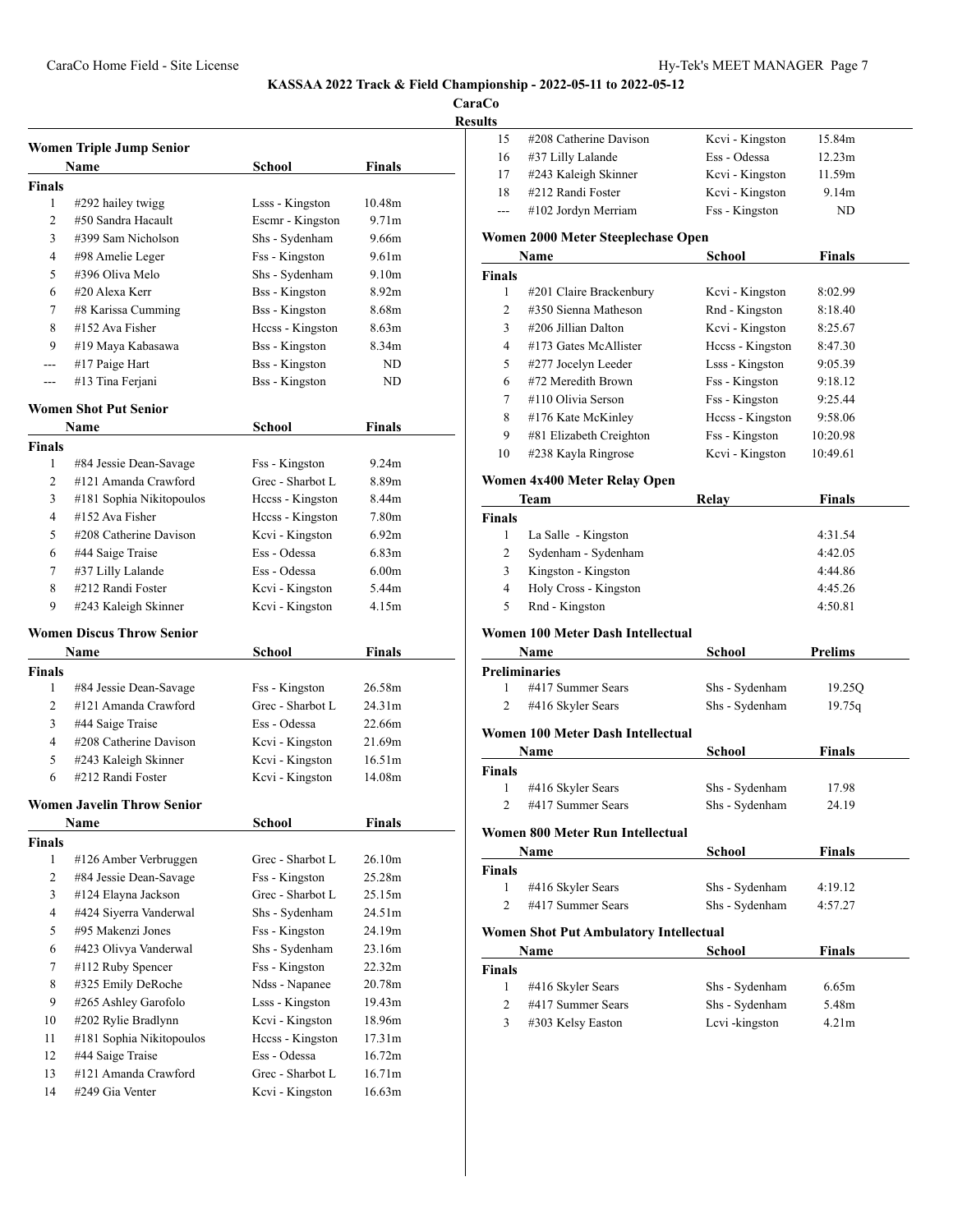**CaraCo**

| <b>Men 100 Meter Dash Novice</b> |                                  |                  |                |  |
|----------------------------------|----------------------------------|------------------|----------------|--|
|                                  | Name                             | <b>School</b>    | Prelims        |  |
|                                  | <b>Preliminaries</b>             |                  |                |  |
| 1                                | #418 Ian Sheppard                | Shs - Sydenham   | 12.55Q         |  |
| $\overline{c}$                   | #57 Léo Quellet                  | Escmr - Kingston | 12.67Q         |  |
| 3                                | #105 Cameron Moses               | Fss - Kingston   | 12.79Q         |  |
| 4                                | #369 Michael Curragh             | Shs - Sydenham   | 12.94Q         |  |
| 5                                | #306 Jacob Girard                | Levi-kingston    | 13.20q         |  |
| 6                                | #267 Alex Huneault               | Lsss - Kingston  | 13.23q         |  |
| 7                                | #143 Tayln Brown                 | Hecss - Kingston | 13.31q         |  |
| 8                                | #36 Alex Lalande                 | Ess - Odessa     | 13.32q         |  |
| 9                                | #53 Ashwin Laird                 | Escmr - Kingston | 13.36          |  |
| 10                               | #151 Simon Everson               | Hecss - Kingston | 13.38          |  |
| 11                               | #281 matt pain                   | Lsss - Kingston  | 13.41          |  |
| 12                               | #256 David Bratt                 | Lsss - Kingston  | 13.48          |  |
| 13                               | #39 Isaac McNulty                | Ess - Odessa     | 13.52          |  |
| 14                               | #337 Conor Baker                 | Rnd - Kingston   | 13.72          |  |
| 15                               | #289 Chuck Spuzak                | Lsss - Kingston  | 13.86          |  |
| 16                               | #189 James Webb                  | Heess - Kingston | 13.87          |  |
| 16                               | #335 Elijah Wilson               | Ndss - Napanee   | 13.87          |  |
| 18                               | #43 Kenon Thomas                 | Ess - Odessa     | 13.95          |  |
| 19                               | #154 James Fraser                | Heess - Kingston | 14.01          |  |
| 20                               | #253 Miles Wind                  | Kcvi - Kingston  | 14.13          |  |
| 21                               | #38 Ben Leilunas                 | Ess - Odessa     | 14.14          |  |
| 22                               | #326 Isaac Hayes                 | Ndss - Napanee   | 14.17          |  |
| 23                               | #324 Wesley Cote                 | Ndss - Napanee   | 14.34          |  |
| 24                               | #60 Joey Sabat                   | Escmr - Kingston | 14.64          |  |
| 25                               | #204 Kenneth Chen                | Kcvi - Kingston  | 15.73          |  |
|                                  | <b>Men 100 Meter Dash Novice</b> |                  |                |  |
|                                  | Name                             | School           | Finals         |  |
| <b>Finals</b>                    |                                  |                  |                |  |
| 1                                | #418 Ian Sheppard                | Shs - Sydenham   | 12.21          |  |
| $\overline{c}$                   | #57 Léo Quellet                  | Escmr - Kingston | 12.23          |  |
| 3                                | #105 Cameron Moses               | Fss - Kingston   | 12.35          |  |
| 4                                | #369 Michael Curragh             | Shs - Sydenham   | 12.80          |  |
| 5                                | #306 Jacob Girard                | Lcvi-kingston    | 12.94          |  |
| 6                                | #36 Alex Lalande                 | Ess - Odessa     | 12.95          |  |
| 7                                | #267 Alex Huneault               | Lsss - Kingston  | 12.98          |  |
| 8                                | #143 Tayln Brown                 | Hccss - Kingston | 13.27          |  |
|                                  | <b>Men 200 Meter Dash Novice</b> |                  |                |  |
|                                  | Name                             | <b>School</b>    | <b>Prelims</b> |  |
|                                  | <b>Preliminaries</b>             |                  |                |  |
| 1                                | #57 Léo Ouellet                  | Escmr - Kingston | 25.43Q         |  |
| 2                                | #418 Ian Sheppard                | Shs - Sydenham   | 25.72Q         |  |
| 3                                | #105 Cameron Moses               | Fss - Kingston   | 26.20Q         |  |
| 4                                | #306 Jacob Girard                | Lcvi-kingston    | 25.54Q         |  |
| 5                                | #36 Alex Lalande                 | Ess - Odessa     | 26.33Q         |  |
| 6                                | #143 Tayln Brown                 | Hccss - Kingston | 26.74Q         |  |
| 7                                | #369 Michael Curragh             | Shs - Sydenham   | 26.55q         |  |
| 7                                | #151 Simon Everson               | Hccss - Kingston | 26.55q         |  |
| 9                                | #256 David Bratt                 | Lsss - Kingston  | 26.90          |  |
| 10                               | #189 James Webb                  | Hccss - Kingston | 27.49          |  |
| 11                               | #39 Isaac McNulty                | Ess - Odessa     | 27.61          |  |

| 12                  | #229 Dale Millican                         | Kcvi - Kingston                   | 27.62              |  |  |
|---------------------|--------------------------------------------|-----------------------------------|--------------------|--|--|
| 13                  | #281 matt pain                             | Lsss - Kingston                   | 27.92              |  |  |
| 14                  | #335 Elijah Wilson                         | Ndss - Napanee                    | 28.19              |  |  |
| 15                  | #253 Miles Wind                            | Kcvi - Kingston                   | 28.26              |  |  |
| 16                  | #160 Ryan Howlett                          | Hccss - Kingston                  | 28.66              |  |  |
| 17                  | #62 Chris Stachow                          | Escmr - Kingston                  | 28.69              |  |  |
| 18                  | #38 Ben Leilunas                           | Ess - Odessa                      | 28.91              |  |  |
| 19                  | #324 Wesley Cote                           | Ndss - Napanee                    | 29.60              |  |  |
| 20                  | #209 Lewis Day                             | Kcvi - Kingston                   | 31.21              |  |  |
| 21                  | #204 Kenneth Chen                          | Kevi - Kingston                   | 31.80              |  |  |
|                     | <b>Men 200 Meter Dash Novice</b>           |                                   |                    |  |  |
|                     | Name                                       | <b>School</b>                     | Finals             |  |  |
| Finals              |                                            |                                   |                    |  |  |
| 1                   | #57 Léo Ouellet                            | Escmr - Kingston                  | 25.21              |  |  |
| 2                   | #418 Ian Sheppard                          | Shs - Sydenham                    | 25.48              |  |  |
| 3                   | #306 Jacob Girard                          | Lcvi-kingston                     | 25.54              |  |  |
| $\overline{4}$      | #105 Cameron Moses                         | Fss - Kingston                    | 25.97              |  |  |
| 5                   | #36 Alex Lalande                           | Ess - Odessa                      | 26.19              |  |  |
| 6                   | #143 Tayln Brown                           | Hccss - Kingston                  | 26.80              |  |  |
| 7                   | #151 Simon Everson                         | Heess - Kingston                  | 26.96              |  |  |
| 8                   | #369 Michael Curragh                       | Shs - Sydenham                    | 27.32              |  |  |
|                     | <b>Men 400 Meter Dash Novice</b>           |                                   |                    |  |  |
|                     | Name                                       | School                            | <b>Finals</b>      |  |  |
| Finals              |                                            |                                   |                    |  |  |
| 1                   | #57 Léo Ouellet                            | Escmr - Kingston                  | 59.58              |  |  |
| 2                   | #119 Liam Wolsey                           | Fss - Kingston                    | 1:02.08            |  |  |
| 3                   | #159 James Howlett                         | Hccss - Kingston                  | 1:02.42            |  |  |
| 4                   | #229 Dale Millican                         | Kcvi - Kingston                   | 1:03.22            |  |  |
| 5                   | #335 Elijah Wilson                         | Ndss - Napanee                    | 1:04.70            |  |  |
| 6                   | #269 Joe Kaufman                           | Lsss - Kingston                   | 1:05.47            |  |  |
| 7                   | #62 Chris Stachow                          | Escmr - Kingston                  | 1:08.12            |  |  |
| 8                   | #160 Ryan Howlett                          | Hccss - Kingston                  | 1:09.44            |  |  |
| 9                   | #204 Kenneth Chen                          | Kcvi - Kingston                   | 1:09.68            |  |  |
| 10                  | #165 Caleb Jeffs                           | Hccss - Kingston                  | 1:17.03            |  |  |
|                     | <b>Men 800 Meter Run Novice</b>            |                                   |                    |  |  |
|                     | Name                                       | <b>School</b>                     | <b>Finals</b>      |  |  |
|                     |                                            |                                   |                    |  |  |
| Finals<br>1         | #351 Willem Mckeown                        | Rnd - Kingston                    | 2:18.25            |  |  |
| $\mathbf{2}$        | #219 Garret Hopkins                        | Kcvi - Kingston                   | 2:21.01            |  |  |
| 3                   | #371 Tommy Flemming                        | Shs - Sydenham                    | 2:21.39            |  |  |
| 4                   | #159 James Howlett                         | Hccss - Kingston                  | 2:21.83            |  |  |
| 5                   | #160 Ryan Howlett                          | Heess - Kingston                  | 2:27.92            |  |  |
| 6                   | #276 hayden leeder                         | Lsss - Kingston                   | 2:29.79            |  |  |
| 7                   | #46 William Anderson                       | Escmr - Kingston                  | 2:31.87            |  |  |
| 8                   | #386 Simon Keene                           | Shs - Sydenham                    | 2:31.91            |  |  |
| 9                   | #309 Reed Mastorakos                       | Lcvi-kingston                     | 2:36.37            |  |  |
| 10                  | #358 Nolan Swerdfeger                      | Rnd - Kingston                    | 2:41.97            |  |  |
|                     |                                            |                                   |                    |  |  |
|                     | <b>Men 1500 Meter Run Novice</b>           |                                   |                    |  |  |
|                     |                                            |                                   |                    |  |  |
|                     | Name                                       | School                            | <b>Finals</b>      |  |  |
| Finals              |                                            |                                   |                    |  |  |
| 1<br>$\overline{c}$ | #219 Garret Hopkins<br>#371 Tommy Flemming | Kcvi - Kingston<br>Shs - Sydenham | 4:44.56<br>4:48.58 |  |  |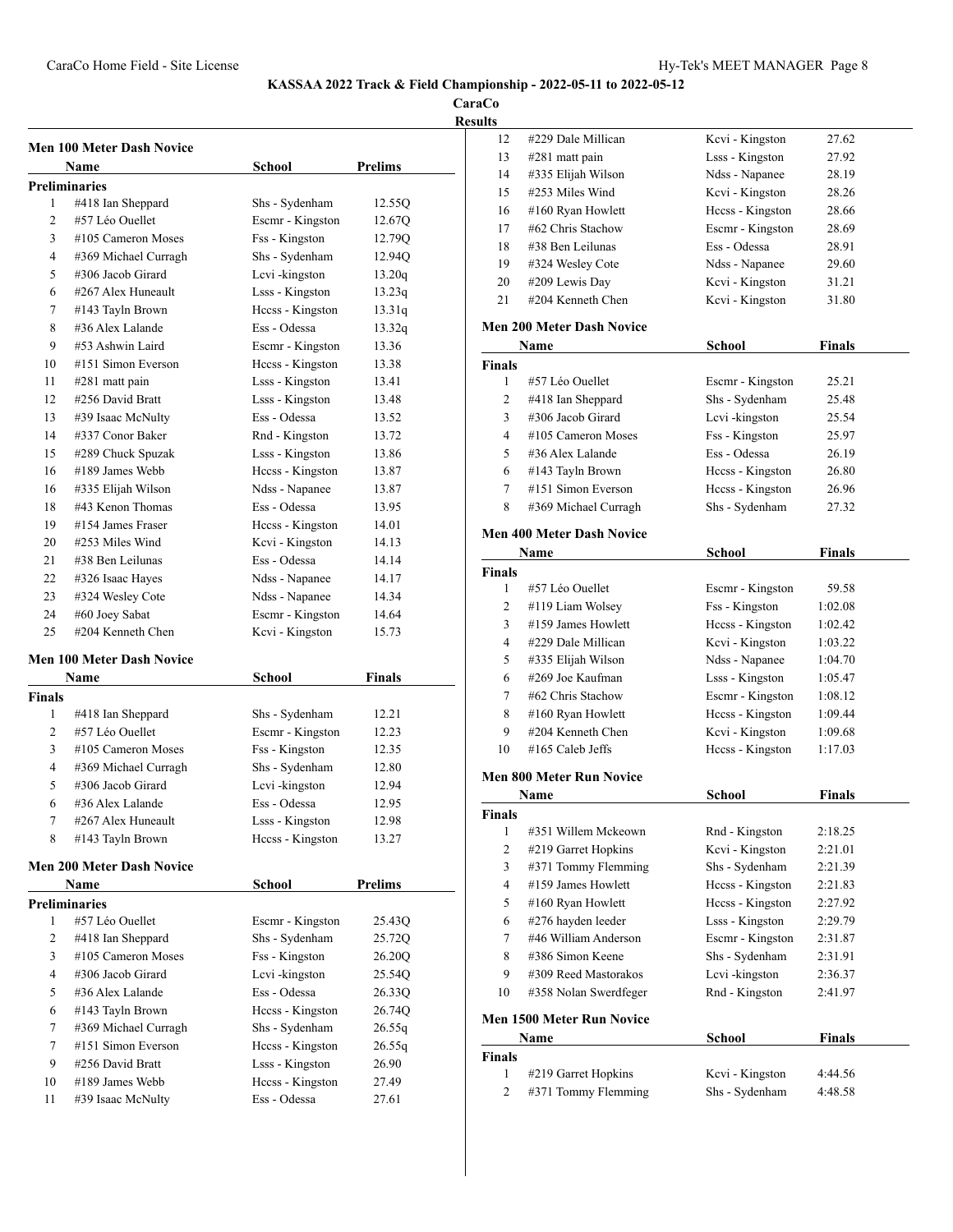**CaraCo Results**

|                | Finals  (Men 1500 Meter Run Novice) |                       |                   |  |
|----------------|-------------------------------------|-----------------------|-------------------|--|
|                | Name                                | School                | Finals            |  |
| 3              | #276 hayden leeder                  | Lsss - Kingston       | 4:49.39           |  |
| 4              | #218 Adam Hendry                    | Kcvi - Kingston       | 4:49.76           |  |
| 5              | #159 James Howlett                  | Hccss - Kingston      | 4:51.87           |  |
| 6              | #194 Andrew Young                   | Heess - Kingston      | 4:56.79           |  |
| 7              | #351 Willem Mckeown                 | Rnd - Kingston        | 5:01.31           |  |
| 8              | #386 Simon Keene                    | Shs - Sydenham        | 5:06.62           |  |
| 9              | #63 Noah St-Louis                   | Escmr - Kingston      | 5:33.86           |  |
| 10             | #32 Nate Wilson                     | <b>Bss</b> - Kingston | 6:03.18           |  |
|                | <b>Men 3000 Meter Run Novice</b>    |                       |                   |  |
|                | Name                                | School                | Finals            |  |
| Finals         |                                     |                       |                   |  |
| 1              | #219 Garret Hopkins                 | Kcvi - Kingston       | 11:09.67          |  |
| $\overline{2}$ | #276 hayden leeder                  | Lsss - Kingston       | 11:11.26          |  |
| 3              | #218 Adam Hendry                    | Kcvi - Kingston       | 11:19.82          |  |
| 4              | #46 William Anderson                | Escmr - Kingston      | 11:36.54          |  |
|                | Men 100 Meter Hurdles Novice        |                       |                   |  |
|                | Name                                | <b>School</b>         | <b>Prelims</b>    |  |
|                | <b>Preliminaries</b>                |                       |                   |  |
| 1              | #418 Ian Sheppard                   | Shs - Sydenham        | 17.08Q            |  |
| $\overline{2}$ | #352 Braeden Medd                   | Rnd - Kingston        | 17.94Q            |  |
| 3              | #326 Isaac Hayes                    | Ndss - Napanee        | 22.05Q            |  |
|                |                                     |                       |                   |  |
|                | Men 100 Meter Hurdles Novice        |                       |                   |  |
|                | Name                                | School                | Finals            |  |
| <b>Finals</b>  |                                     |                       |                   |  |
| 1              | #352 Braeden Medd                   | Rnd - Kingston        | 17.05             |  |
| 2              | #418 Ian Sheppard                   | Shs - Sydenham        | 17.57             |  |
| 3              | #326 Isaac Hayes                    | Ndss - Napanee        | 21.08             |  |
|                | <b>Men 300 Meter Hurdles Novice</b> |                       |                   |  |
|                | Name                                | <b>School</b>         | <b>Finals</b>     |  |
| <b>Finals</b>  |                                     |                       |                   |  |
| 1              | #309 Reed Mastorakos                | Lcvi-kingston         | 54.74             |  |
|                | <b>Men 4x100 Meter Relay Novice</b> |                       |                   |  |
|                | Team                                | Relay                 | Finals            |  |
| Finals         |                                     |                       |                   |  |
| 1              | Sydenham - Sydenham                 |                       | 50.99             |  |
| 2              | Ernestown - Odessa                  |                       | 51.48             |  |
| 3              | La Salle - Kingston                 |                       | 51.60             |  |
| 4              | Holy Cross - Kingston               |                       | 51.64             |  |
| 5              | Escmr - Kingston                    |                       | 54.77             |  |
| 6              | Kingston - Kingston                 |                       | 55.24             |  |
| ---            | Napanee - Napanee                   |                       | DQ                |  |
|                |                                     |                       |                   |  |
|                | Men High Jump Novice                |                       |                   |  |
|                | Name                                | School                | Finals            |  |
| Finals         |                                     |                       |                   |  |
| 1              | #282 Leif Piatkowski                | Lsss - Kingston       | 1.70 <sub>m</sub> |  |
| 2              | #267 Alex Huneault                  | Lsss - Kingston       | 1.60 <sub>m</sub> |  |
| 3              | #359 Taye Wiwchar                   | Rnd - Kingston        | 1.55m             |  |
| ---            | #53 Ashwin Laird                    | Escmr - Kingston      | NΗ                |  |
|                | #63 Noah St-Louis                   | Escmr - Kingston      | NΗ                |  |

| <b>Men Pole Vault Novice</b> |                               |                       |                    |  |
|------------------------------|-------------------------------|-----------------------|--------------------|--|
| Finals<br>Name<br>School     |                               |                       |                    |  |
| Finals                       |                               |                       |                    |  |
| 1                            | #248 Ben Strand               | Kevi - Kingston       | 1.40 <sub>m</sub>  |  |
|                              | <b>Men Long Jump Novice</b>   |                       |                    |  |
|                              | Name                          | School                | Finals             |  |
| <b>Finals</b>                |                               |                       |                    |  |
| 1                            | #30 Zac Vandermeer            | <b>Bss</b> - Kingston | 4.98m              |  |
| 2                            | #194 Andrew Young             | Hccss - Kingston      | 4.97m              |  |
| 3                            | #151 Simon Everson            | Hccss - Kingston      | 4.92m              |  |
| 4                            | #269 Joe Kaufman              | Lsss - Kingston       | 4.91m              |  |
| 5                            | #42 Pavidran Thipakaran       | Ess - Odessa          | 4.90m              |  |
| 6                            | #359 Taye Wiwchar             | Rnd - Kingston        | 4.79m              |  |
| 7                            | #36 Alex Lalande              | Ess - Odessa          | 4.74m              |  |
| 8                            | #119 Liam Wolsey              | Fss - Kingston        | 4.69m              |  |
| 9                            | #394 Iain McShane             | Shs - Sydenham        | 4.63m              |  |
| 10                           | #43 Kenon Thomas              | Ess - Odessa          | 4.54m              |  |
| 11                           | #326 Isaac Hayes              | Ndss - Napanee        | 4.36m              |  |
| 12                           | #306 Jacob Girard             | Levi-kingston         | 4.34m              |  |
| 13                           | #255 Jackson Baldree          | Lsss - Kingston       | 4.10m              |  |
| 14                           | #165 Caleb Jeffs              | Hccss - Kingston      | 3.88m              |  |
| 15                           | #364 Cole Blakely             | Shs - Sydenham        | 0.44 <sub>m</sub>  |  |
| ---                          | #324 Wesley Cote              | Ndss - Napanee        | ND                 |  |
| ---                          | #330 Jack Murphy              | Ndss - Napanee        | ND                 |  |
| ---                          | #154 James Fraser             | Hecss - Kingston      | ND.                |  |
| ---                          | #39 Isaac McNulty             | Ess - Odessa          | ND                 |  |
| ---                          | #289 Chuck Spuzak             | Lsss - Kingston       | ND                 |  |
| ---                          | #253 Miles Wind               | Kcvi - Kingston       | ND.                |  |
| ---                          | #395 Campbell Melo            | Shs - Sydenham        | ND.                |  |
|                              |                               |                       |                    |  |
|                              | <b>Men Triple Jump Novice</b> |                       |                    |  |
|                              | Name                          | School                | <b>Finals</b>      |  |
| Finals                       |                               |                       |                    |  |
| 1                            | #30 Zac Vandermeer            | <b>Bss</b> - Kingston | 10.91 <sub>m</sub> |  |
| 2                            | #194 Andrew Young             | Hccss - Kingston      | 10.49m             |  |
| 3                            | #394 Iain McShane             | Shs - Sydenham        | 10.27m             |  |
| 4                            | #143 Tayln Brown              | Hccss - Kingston      | 10.10m             |  |
| 5                            | #119 Liam Wolsey              | Fss - Kingston        | 10.07m             |  |
| 6                            | #359 Taye Wiwchar             | Rnd - Kingston        | 9.92m              |  |
| 7                            | #330 Jack Murphy              | Ndss - Napanee        | 9.28 <sub>m</sub>  |  |
| 8                            | #154 James Fraser             | Hccss - Kingston      | 8.87m              |  |
| 9                            | #255 Jackson Baldree          | Lsss - Kingston       | 8.76m              |  |
| 10                           | #165 Caleb Jeffs              | Hccss - Kingston      | 8.65m              |  |
|                              | <b>Men Shot Put Novice</b>    |                       |                    |  |
|                              | Name                          | <b>School</b>         | <b>Finals</b>      |  |
| <b>Finals</b>                |                               |                       |                    |  |
| $\mathbf{1}$                 | #106 Phil Perot               | Fss - Kingston        | 13.00m             |  |
| 2                            | #352 Braeden Medd             | Rnd - Kingston        | 10.96m             |  |
| 3                            | #120 Aodhan Woogh-Dunleav     | Fss - Kingston        | 9.64m              |  |
| 4                            | #263 Westion Ebrahim          | Lsss - Kingston       | 9.32 <sub>m</sub>  |  |
| 5                            | #410 Trentin Richardson       | Shs - Sydenham        | 9.04 <sub>m</sub>  |  |
| 6                            | #32 Nate Wilson               | <b>Bss</b> - Kingston | 7.86m              |  |
| 7                            | #177 Alex Merkley             | Hccss - Kingston      | 5.75m              |  |
|                              |                               |                       |                    |  |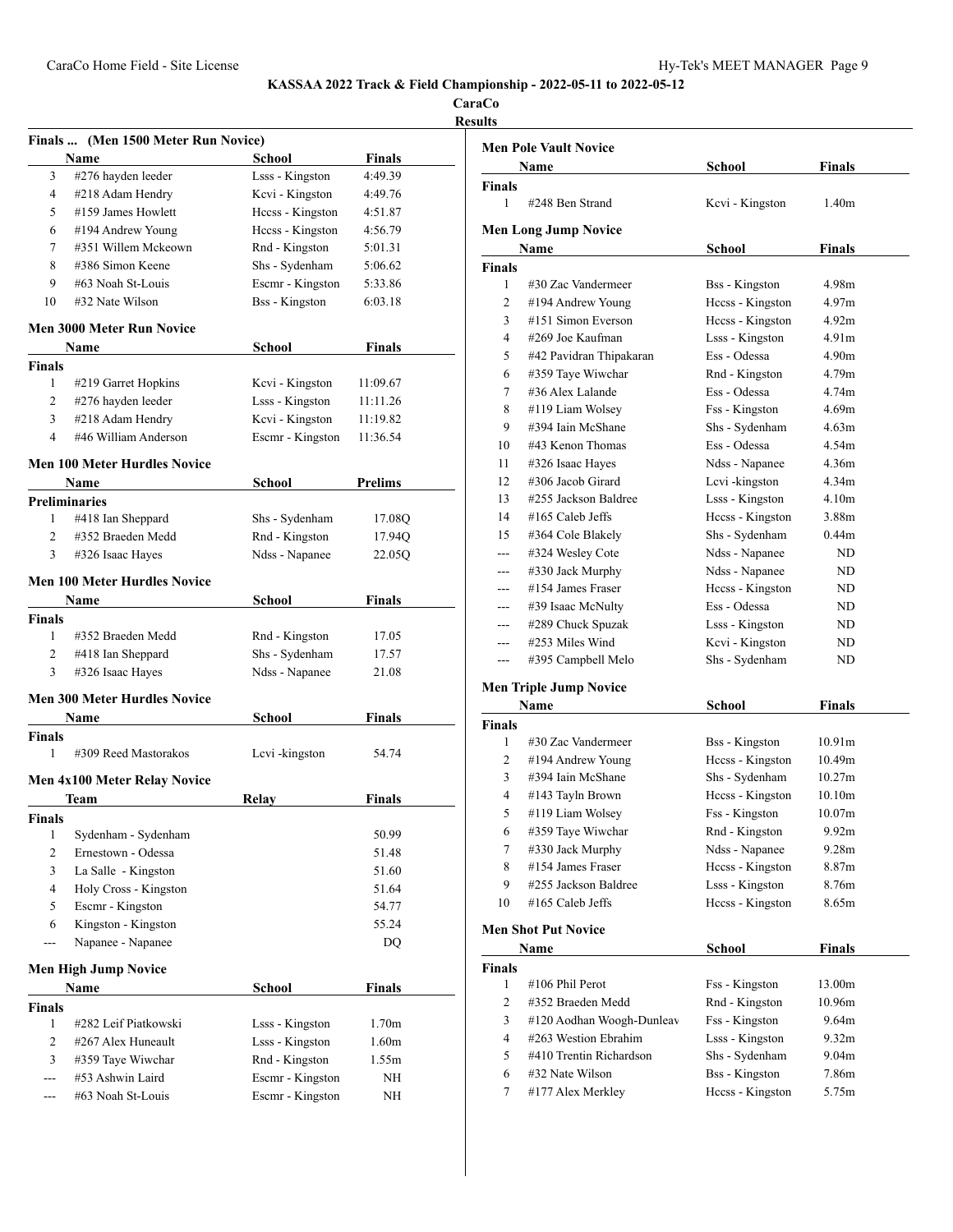**CaraCo Result** 

| <b>Men Discus Throw Novice</b> |                                  |                       |                    |  |  |
|--------------------------------|----------------------------------|-----------------------|--------------------|--|--|
|                                | Finals<br>Name<br>School         |                       |                    |  |  |
| <b>Finals</b>                  |                                  |                       |                    |  |  |
| 1                              | #32 Nate Wilson                  | <b>Bss</b> - Kingston | 24.50m             |  |  |
| 2                              | #60 Joey Sabat                   | Escmr - Kingston      | 22.90 <sub>m</sub> |  |  |
| 3                              | #120 Aodhan Woogh-Dunleav        | Fss - Kingston        | 22.86m             |  |  |
| $\overline{4}$                 | #177 Alex Merkley                | Heess - Kingston      | 13.95m             |  |  |
|                                | <b>Men Javelin Throw Novice</b>  |                       |                    |  |  |
|                                | Name                             | School                | Finals             |  |  |
| <b>Finals</b>                  |                                  |                       |                    |  |  |
| 1                              | #267 Alex Huneault               | Lsss - Kingston       | 40.57m             |  |  |
| $\overline{2}$                 | #101 Lukas McDowell              | Fss - Kingston        | 40.41m             |  |  |
| 3                              | #53 Ashwin Laird                 | Escmr - Kingston      | 36.05m             |  |  |
| 4                              | #87 Jimmy Gibson                 | Fss - Kingston        | 35.41m             |  |  |
| 5                              | #352 Braeden Medd                | Rnd - Kingston        | 33.41m             |  |  |
| 6                              | #269 Joe Kaufman                 | Lsss - Kingston       | 33.39m             |  |  |
| 7                              | #60 Joey Sabat                   | Escmr - Kingston      | 30.06m             |  |  |
| 8                              | #410 Trentin Richardson          | Shs - Sydenham        | 23.78m             |  |  |
| 9                              | #189 James Webb                  | Hccss - Kingston      | 22.86m             |  |  |
| 10                             | #120 Aodhan Woogh-Dunleav        | Fss - Kingston        | 22.48m             |  |  |
| 11                             | #177 Alex Merkley                | Hecss - Kingston      | 10.03 <sub>m</sub> |  |  |
|                                | #63 Noah St-Louis                | Escmr - Kingston      | ND                 |  |  |
| ---                            | #332 Jackson Verbruggen          | Ndss - Napanee        | ND                 |  |  |
|                                | <b>Men 100 Meter Dash Junior</b> |                       |                    |  |  |
|                                | Name                             | School                | <b>Prelims</b>     |  |  |
| <b>Preliminaries</b>           |                                  |                       |                    |  |  |
| 1                              | #264 Cutter Ferguson             | Lsss - Kingston       | 12.08Q             |  |  |
| 2                              | #246 Noah Stevens                | Kcvi - Kingston       | 12.47Q             |  |  |
| 3                              | #139 Noah Borges                 | Heess - Kingston      | 12.54Q             |  |  |
| 4                              | #279 amar leonard                | Lsss - Kingston       | 12.24Q             |  |  |
| 5                              | #29 Wenyu Sun                    | <b>Bss</b> - Kingston | 12.83Q             |  |  |
| 6                              | #148 Andrew Colling              | Heess - Kingston      | 13.14Q             |  |  |
| 7                              | #77 Ben Clark                    | Fss - Kingston        | 12.69q             |  |  |
| 8                              | #128 Mateo Algieri               | Heess - Kingston      | 12.70q             |  |  |
| 9                              | #344 Wyatt Gregory               | Rnd - Kingston        | 13.05              |  |  |
| 10                             | #180 Aidan Myers                 | Heess - Kingston      | 13.40              |  |  |
| 11                             | #285 tristan savard              | Lsss - Kingston       | 13.43              |  |  |
| 12                             | #308 Zaryab Khan                 | Lcvi-kingston         | 13.66              |  |  |
| 13                             | #304 Jacob Fu                    | Levi-kingston         | 13.67              |  |  |
| 14                             | #259 Aaron Curtis                | Lsss - Kingston       | 13.91              |  |  |
| 15                             | #28 Lucas Smith                  | <b>Bss</b> - Kingston | 13.97              |  |  |
| 16                             | #65 Anthony Tran                 | Escmr - Kingston      | 14.16              |  |  |
|                                | Men 100 Meter Dash Junior        |                       |                    |  |  |
|                                | Name                             | <b>School</b>         | <b>Finals</b>      |  |  |
| <b>Finals</b>                  |                                  |                       |                    |  |  |
| 1                              | #264 Cutter Ferguson             | Lsss - Kingston       | 12.07              |  |  |
| 2                              | #246 Noah Stevens                | Kcvi - Kingston       | 12.17              |  |  |
| 3                              | #279 amar leonard                | Lsss - Kingston       | 12.18              |  |  |
| 4                              | #128 Mateo Algieri               | Heess - Kingston      | 12.51              |  |  |
| 5                              | #139 Noah Borges                 | Heess - Kingston      | 12.53              |  |  |
| 6                              | #77 Ben Clark                    | Fss - Kingston        | 12.98              |  |  |
| 7                              | #29 Wenyu Sun                    | <b>Bss</b> - Kingston | 13.15              |  |  |
|                                |                                  |                       |                    |  |  |

| ults          |                                  |                       |                |
|---------------|----------------------------------|-----------------------|----------------|
| 8             | #148 Andrew Colling              | Hccss - Kingston      | 13.44          |
|               | <b>Men 200 Meter Dash Junior</b> |                       |                |
|               | Name                             | School                | <b>Prelims</b> |
|               | <b>Preliminaries</b>             |                       |                |
| 1             | #246 Noah Stevens                | Kevi - Kingston       | 25.42Q         |
| 2             | #29 Wenyu Sun                    | <b>Bss</b> - Kingston | 26.45Q         |
| 3             | #344 Wyatt Gregory               | Rnd - Kingston        | 26.70q         |
| 4             | #148 Andrew Colling              | Hccss - Kingston      | 26.99q         |
| 5             | #96 Ryan Kreick                  | Fss - Kingston        | 27.31q         |
| 6             | #24 Jonathan Pierson             | <b>Bss</b> - Kingston | 28.29q         |
| 7             | #391 Jack McCaughtery            | Shs - Sydenham        | 31.66q         |
|               | Men 200 Meter Dash Junior        |                       |                |
|               | Name                             | School                | Finals         |
| Finals        |                                  |                       |                |
| 1             | #246 Noah Stevens                | Kcvi - Kingston       | 25.07          |
| 2             | #96 Ryan Kreick                  | Fss - Kingston        | 25.17          |
| 3             | #29 Wenyu Sun                    | <b>Bss</b> - Kingston | 26.28          |
| 4             | #344 Wyatt Gregory               | Rnd - Kingston        | 26.62          |
| 5             | #148 Andrew Colling              | Hccss - Kingston      | 26.88          |
| 6             | #24 Jonathan Pierson             | <b>Bss</b> - Kingston | 27.57          |
| 7             | #391 Jack McCaughtery            | Shs - Sydenham        | 32.93          |
|               | <b>Men 400 Meter Dash Junior</b> |                       |                |
|               | Name                             | School                | Finals         |
| <b>Finals</b> |                                  |                       |                |
| 1             | #237 Nolan Rider                 | Kevi - Kingston       | 57.57          |
| 2             | #406 Beau Reade                  | Shs - Sydenham        | 57.90          |
| 3             | #365 Will Brown                  | Shs - Sydenham        | 1:02.22        |
| 4             | #391 Jack McCaughtery            | Shs - Sydenham        | 1:13.18        |
|               | Men 800 Meter Run Junior         |                       |                |
|               | Name                             | School                | <b>Finals</b>  |
| Finals        |                                  |                       |                |
| 1             | #94 Jordan Huddleston            | Fss - Kingston        | 2:12.21        |
| 2             | #237 Nolan Rider                 | Kcvi - Kingston       | 2:14.39        |
| 3             | #118 Josh Wilson                 | Fss - Kingston        | 2:19.94        |
| 4             | #200 Dylan Blackwell             | Kcvi - Kingston       | 2:21.11        |
| 5             | #327 Ian Isbester                | Ndss - Napanee        | 2:21.97        |
| 6             | #224 Edward King                 | Kcvi - Kingston       | 2:26.63        |
|               | <b>Men 1500 Meter Run Junior</b> |                       |                |
|               | Name                             | <b>School</b>         | Finals         |
| Finals        |                                  |                       |                |
| 1             | #94 Jordan Huddleston            | Fss - Kingston        | 4:40.07        |
| 2             | #348 Brady Kyle                  | Rnd - Kingston        | 4:42.87        |
| 3             | #237 Nolan Rider                 | Kcvi - Kingston       | 4:44.06        |
| 4             | #224 Edward King                 | Kcvi - Kingston       | 4:45.39        |
| 5             | #118 Josh Wilson                 | Fss - Kingston        | 4:46.75        |
| 6             | #327 Ian Isbester                | Ndss - Napanee        | 5:03.01        |
| 7             | #200 Dylan Blackwell             | Kcvi - Kingston       | 5:05.34        |
| 8             | #340 Graeme David                | Rnd - Kingston        | 5:47.23        |
|               |                                  |                       |                |
|               |                                  |                       |                |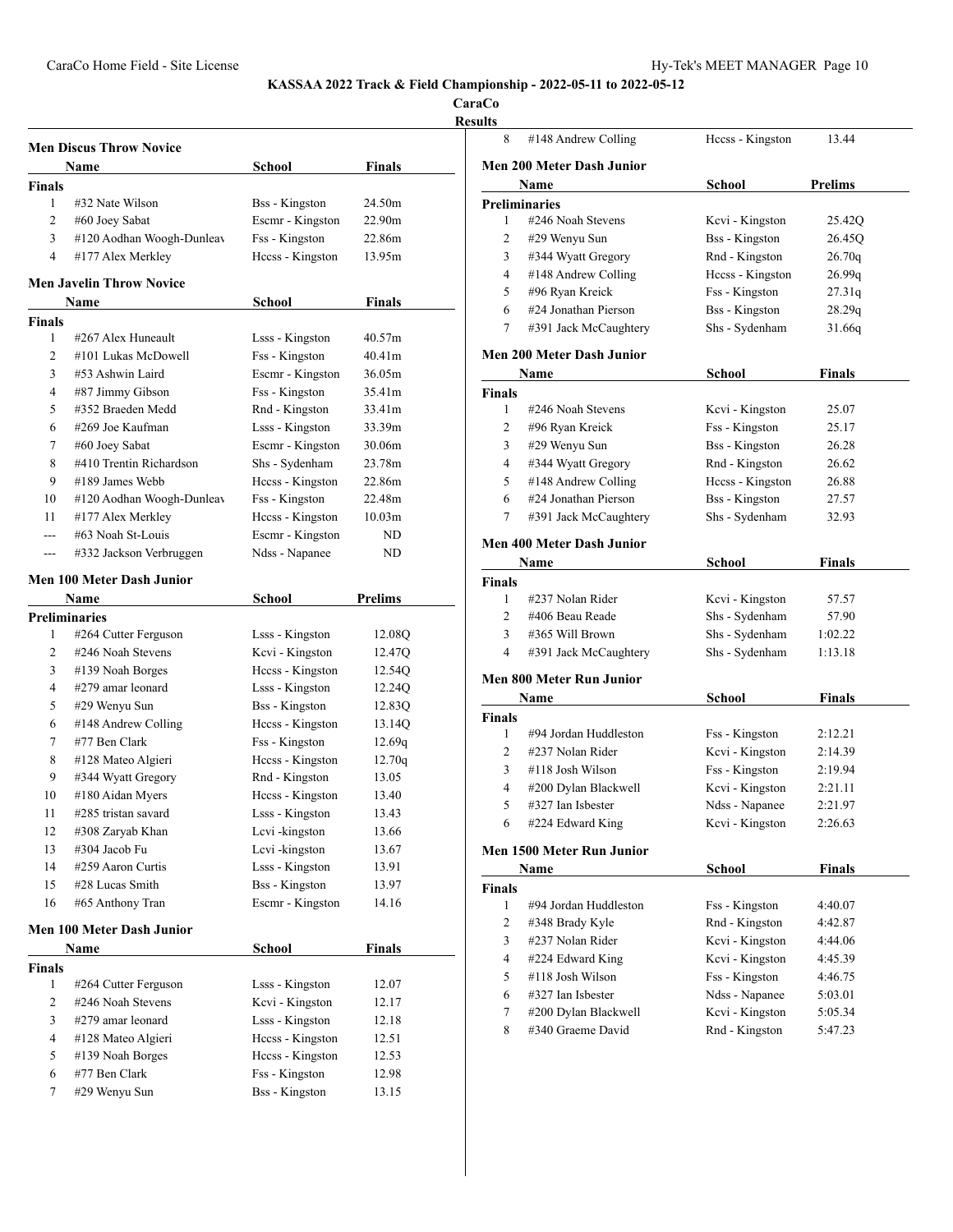CaraCo Home Field - Site License **Hy-Tek's MEET MANAGER** Page 11

**KASSAA 2022 Track & Field Championship - 2022-05-11 to 2022-05-12**

**CaraCo**

| H<br>٠ |  |
|--------|--|
|        |  |

|                | <b>Men 3000 Meter Run Junior</b> |                       |                   |
|----------------|----------------------------------|-----------------------|-------------------|
|                | <b>Name</b>                      | School                | Finals            |
| <b>Finals</b>  |                                  |                       |                   |
| 1              | #348 Brady Kyle                  | Rnd - Kingston        | 11:04.32          |
| 2              | #224 Edward King                 | Kcvi - Kingston       | 11:10.13          |
| 3              | $\#345$ Jace James               | Rnd - Kingston        | 12:54.44          |
| 4              | #340 Graeme David                | Rnd - Kingston        | 12:59.47          |
|                | Men 4x100 Meter Relay Junior     |                       |                   |
|                | Team                             | Relay                 | Finals            |
| <b>Finals</b>  |                                  |                       |                   |
| 1              | La Salle - Kingston              |                       | 48.92             |
| 2              | Holy Cross - Kingston            |                       | 49.25             |
| 3              | Sydenham - Sydenham              |                       | 50.89             |
| 4              | Loyalist - Kingston              |                       | 54.08             |
|                | Men High Jump Junior             |                       |                   |
|                | Name                             | School                | Finals            |
| <b>Finals</b>  |                                  |                       |                   |
| 1              | #96 Ryan Kreick                  | Fss - Kingston        | 1.55m             |
| $\overline{c}$ | #148 Andrew Colling              | Hccss - Kingston      | 1.40m             |
|                | Men Long Jump Junior             |                       |                   |
|                | Name                             | School                | <b>Finals</b>     |
| <b>Finals</b>  |                                  |                       |                   |
| 1              | #139 Noah Borges                 | Hecss - Kingston      | 5.52m             |
| 2              | #392 Noah McDougall              | Shs - Sydenham        | 5.46m             |
| 3              | #363 Blake Bencze                | Shs - Sydenham        | 5.05m             |
| 4              | #180 Aidan Myers                 | Heess - Kingston      | 5.03 <sub>m</sub> |
| 5              | #413 Josh Rowe                   | Shs - Sydenham        | 4.68m             |
| 6              | #29 Wenyu Sun                    | <b>Bss</b> - Kingston | 4.62m             |
| 7              | #308 Zaryab Khan                 | Lcvi-kingston         | 4.60 <sub>m</sub> |
| 8              | #304 Jacob Fu                    | Lcvi-kingston         | 4.03 <sub>m</sub> |
| 9              | #28 Lucas Smith                  | <b>Bss</b> - Kingston | 3.83m             |
|                | #132 Gaige Austin                | Heess - Kingston      | ND                |
|                | <b>Men Triple Jump Junior</b>    |                       |                   |
|                | Name                             | School                | <b>Finals</b>     |
| <b>Finals</b>  |                                  |                       |                   |
| 1              | #392 Noah McDougall              | Shs - Sydenham        | 11.24m            |
| 2              | #139 Noah Borges                 | Hccss - Kingston      | 11.09m            |
| 3              | #180 Aidan Myers                 | Hccss - Kingston      | 11.01m            |
| 4              | #363 Blake Bencze                | Shs - Sydenham        | 10.77m            |
| 5              | #413 Josh Rowe                   | Shs - Sydenham        | 9.84m             |
|                | <b>Men Shot Put Junior</b>       |                       |                   |
|                | Name                             | School                | Finals            |
| Finals         |                                  |                       |                   |
| 1              | #407 Dylan Redmond               | Shs - Sydenham        | 10.60m            |
| 2              | #58 Carel Poirier-De Guzman      | Escmr - Kingston      | 10.33m            |
| 3              | #299 Luke Biddlestone            | Lcvi-kingston         | 10.27m            |
| ---            | #408 Kaydin Richardson           | Shs - Sydenham        | ND                |
| ---            | #217 Rowan Hanes                 | Kcvi - Kingston       | ND                |

|               | <b>Men Discus Throw Junior</b>   |                       |         |
|---------------|----------------------------------|-----------------------|---------|
|               | Name                             | School                | Finals  |
| <b>Finals</b> |                                  |                       |         |
| 1             | #58 Carel Poirier-De Guzman      | Escmr - Kingston      | 36.27m  |
| 2             | #407 Dylan Redmond               | Shs - Sydenham        | 32.05m  |
| 3             | #299 Luke Biddlestone            | Levi - kingston       | 30.57m  |
| 4             | #385 Mason Joynt                 | Shs - Sydenham        | 29.37m  |
| 5             | #401 Lane Norman                 | Shs - Sydenham        | 26.15m  |
| 6             | #372 Kaden Fowler                | Shs - Sydenham        | 23.34m  |
| 7             | #52 Dylan Kendell                | Escmr - Kingston      | 22.32m  |
|               | <b>Men Javelin Throw Junior</b>  |                       |         |
|               | Name                             | School                | Finals  |
| <b>Finals</b> |                                  |                       |         |
| 1             | #401 Lane Norman                 | Shs - Sydenham        | 40.02m  |
| 2             | #385 Mason Joynt                 | Shs - Sydenham        | 38.67m  |
| 3             | #52 Dylan Kendell                | Escmr - Kingston      | 31.34m  |
| 4             | #291 simon thompson              | Lsss - Kingston       | 29.81m  |
| 5             | #270 Blake Kekewich              | Lsss - Kingston       | 29.18m  |
| 6             | #128 Mateo Algieri               | Hccss - Kingston      | 28.35m  |
| 7             | #372 Kaden Fowler                | Shs - Sydenham        | 28.00m  |
| 8             | #58 Carel Poirier-De Guzman      | Escmr - Kingston      | 27.16m  |
| 9             | #310 Akira McLaren               | Lcvi-kingston         | 16.80m  |
| 10            | #299 Luke Biddlestone            | Lcvi-kingston         | 13.41m  |
|               | <b>Men 100 Meter Dash Senior</b> |                       |         |
|               | Name                             | School                | Prelims |
|               | <b>Preliminaries</b>             |                       |         |
| 1             | #168 Jack Kenney                 | Hecss - Kingston      | 11.96Q  |
| 2             | #108 Caleb Podgers               | Fss - Kingston        | 12.10Q  |
| 3             | #140 Andrew Botting              | Hecss - Kingston      | 12.14Q  |
| 4             | #144 Danny Carroll               | Hccss - Kingston      | 12.22Q  |
| 5             | #117 Zaidan Westcott             | Fss - Kingston        | 12.37Q  |
| 6             | #155 Dylan Garrison              | Hecss - Kingston      | 12.45Q  |
| 7             | #222 Evan Ingham                 | Kcvi - Kingston       | 12.54q  |
| 8             | #239 Harris Ruttan               | Kcvi - Kingston       | 12.69q  |
| 9             | #251 Thomas Wartman              | Kcvi - Kingston       | 12.71   |
| 9             | #71 Jagger Brown                 | Fss - Kingston        | 12.71   |
| 11            | #409 Owen Richardson             | Shs - Sydenham        | 12.92   |
| 12            | #70 Jamieson Britton             | Fss - Kingston        | 12.99   |
| 13            | #40 Ryan Ray                     | Ess - Odessa          | 13.22   |
| 14            | #376 Ryan Hammond                | Shs - Sydenham        | 13.25   |
| 15            | #426 Alex Varrette               | Shs - Sydenham        | 13.29   |
| 16            | #55 Garner Milner                | Escmr - Kingston      | 13.34   |
| 17            | #3 Jayden Blundell               | <b>Bss</b> - Kingston | 13.62   |
| 18            | #6 William Choi                  | <b>Bss</b> - Kingston | 14.25   |
| 19            | #16 Kaelen Gauthier              | <b>Bss</b> - Kingston | 14.33   |
|               |                                  |                       |         |
|               | <b>Men 100 Meter Dash Senior</b> |                       |         |

|        | <b>Name</b>            | School           | Finals |  |
|--------|------------------------|------------------|--------|--|
| Finals |                        |                  |        |  |
|        | $#168$ Jack Kenney     | Hecss - Kingston | 11.64  |  |
| 2      | $\#140$ Andrew Botting | Hecss - Kingston | 11.98  |  |
| 3      | $#108$ Caleb Podgers   | Fss - Kingston   | 12.03  |  |
| 4      | #144 Danny Carroll     | Hccss - Kingston | 12.16  |  |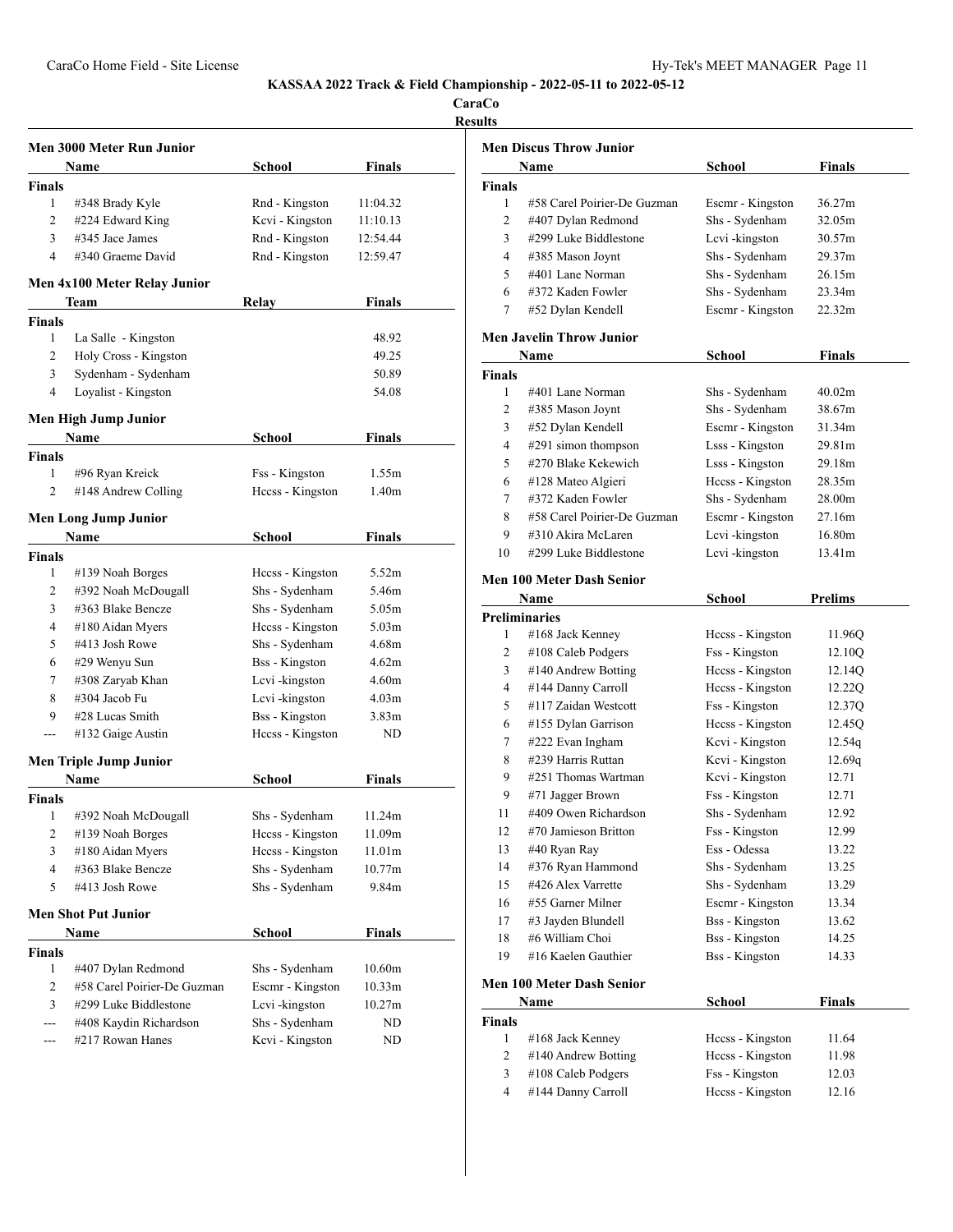**CaraCo**

**Result** 

|                | Finals  (Men 100 Meter Dash Senior)<br>Name | School                | Finals         |
|----------------|---------------------------------------------|-----------------------|----------------|
| 5              | #155 Dylan Garrison                         | Hccss - Kingston      | 12.35          |
| 6              | #222 Evan Ingham                            | Kcvi - Kingston       | 12.39          |
| 7              | #117 Zaidan Westcott                        | Fss - Kingston        | 12.43          |
| 8              | #239 Harris Ruttan                          | Kcvi - Kingston       | 12.66          |
|                | Men 200 Meter Dash Senior                   |                       |                |
|                | Name                                        | School                | <b>Prelims</b> |
|                | <b>Preliminaries</b>                        |                       |                |
| 1              | #156 Quinten George                         | Hecss - Kingston      | 24.27Q         |
| 2              | #117 Zaidan Westcott                        | Fss - Kingston        | 24.67Q         |
| 3              | #7 James Compeau                            | <b>Bss</b> - Kingston | 24.88O         |
| 4              | #234 Athman Ram                             | Kcvi - Kingston       | 25.99Q         |
| 5              | #384 Barret Joynt                           | Shs - Sydenham        | 24.76q         |
| 6              | #222 Evan Ingham                            | Kcvi - Kingston       | 24.91q         |
| 7              | #389 Sam MacLeod                            | Shs - Sydenham        | 24.95q         |
| 8              | #73 Jordan Buick                            | Fss - Kingston        | 25.04q         |
| 9              | #239 Harris Ruttan                          | Kcvi - Kingston       | 25.18          |
| 10             | #172 Ian MacDonnell                         | Hccss - Kingston      | 25.32          |
| 11             | #70 Jamieson Britton                        | Fss - Kingston        | 25.51          |
| 12             | #409 Owen Richardson                        | Shs - Sydenham        | 25.60          |
| 13             | #247 Carson Stevenson                       | Kcvi - Kingston       | 25.63          |
| 14             | #179 Matt Mignault                          | Heess - Kingston      | 25.78          |
| 15             | #376 Ryan Hammond                           | Shs - Sydenham        | 26.47          |
| 16             | #40 Ryan Ray                                | Ess - Odessa          | 26.56          |
| 17             | #149 Peyton DaSilva                         | Hecss - Kingston      | 27.33          |
| 18             | #3 Jayden Blundell                          | <b>Bss</b> - Kingston | 27.52          |
| 19             | #56 Lucien Mulder                           | Escmr - Kingston      | 27.71          |
| 20             | #333 Nathan Wheeler                         | Ndss - Napanee        | 28.31          |
| 21             | #55 Garner Milner                           | Escmr - Kingston      | 28.33          |
| 22             | #103 Jericho Mordasiewicz                   | Fss - Kingston        | 28.82          |
| 23             | #6 William Choi                             | <b>Bss</b> - Kingston | 29.31          |
| $- - -$        | #251 Thomas Wartman                         | Kcvi - Kingston       | X26.10         |
| $---$          | #236 Angus Ricketts                         | Kcvi - Kingston       | X26.69         |
|                | Men 200 Meter Dash Senior                   |                       |                |
|                | Name                                        | School                | Finals         |
| Finals         |                                             |                       |                |
| $\mathbf{1}$   | #156 Quinten George                         | Hccss - Kingston      | 23.97          |
| 2              | #384 Barret Joynt                           | Shs - Sydenham        | 24.58          |
| 3              | #117 Zaidan Westcott                        | Fss - Kingston        | 24.62          |
| 4              | #222 Evan Ingham                            | Kcvi - Kingston       | 24.83          |
| 5              | #73 Jordan Buick                            | Fss - Kingston        | 25.27          |
| 6              | #234 Athman Ram                             | Kcvi - Kingston       | 25.53          |
| 7              | #389 Sam MacLeod                            | Shs - Sydenham        | 25.61          |
| 8              | #7 James Compeau                            | <b>Bss</b> - Kingston | 28.25          |
|                | <b>Men 400 Meter Dash Senior</b>            |                       |                |
|                | Name                                        | <b>School</b>         | <b>Finals</b>  |
| <b>Finals</b>  |                                             |                       |                |
| 1              | #381 Evan Jarvis                            | Shs - Sydenham        | 54.14          |
| $\overline{2}$ | #184 Jonah Reynolds                         | Heess - Kingston      | 56.19          |
| 3              | #186 Jack Saganowich                        | Heess - Kingston      | 56.65          |
| 4              | #182 Emiliano Pimenteal                     | Hccss - Kingston      | 56.69          |
| 5              | #169 Owen Kinney                            | Hccss - Kingston      | 57.80          |

| ults           |                                          |                       |               |  |
|----------------|------------------------------------------|-----------------------|---------------|--|
| 6              | #234 Athman Ram                          | Kcvi - Kingston       | 57.93         |  |
| 7              | #247 Carson Stevenson                    | Kcvi - Kingston       | 58.75         |  |
| 8              | #15 Cam Fraser                           | <b>Bss</b> - Kingston | 1:01.61       |  |
| 9              | #56 Lucien Mulder                        | Escmr - Kingston      | 1:02.42       |  |
| 10             | #236 Angus Ricketts                      | Kcvi - Kingston       | 1:06.11       |  |
| 11             | #315 Russel Reid                         | Lcvi-kingston         | 1:29.04       |  |
|                | <b>Men 800 Meter Run Senior</b>          |                       |               |  |
|                | Name                                     | School                | Finals        |  |
| <b>Finals</b>  |                                          |                       |               |  |
| 1              | #262 Grayson Ebrahim                     | Lsss - Kingston       | 2:06.73       |  |
| 2              | #186 Jack Saganowich                     | Hecss - Kingston      | 2:11.93       |  |
| 3              | #184 Jonah Reynolds                      | Hccss - Kingston      | 2:18.47       |  |
| $\overline{4}$ | #272 alexander langelier                 | Lsss - Kingston       | 2:22.88       |  |
| 5              | #14 Ben Fink-Jensen                      | <b>Bss</b> - Kingston | 2:25.41       |  |
| 6              | #26 Hayden Sherwin                       | <b>Bss</b> - Kingston | 2:41.80       |  |
| 7              | #25 Florian Roma                         | <b>Bss</b> - Kingston | 2:48.02       |  |
| 8              | #338 Liam Baker                          | Rnd - Kingston        | 2:49.18       |  |
| 9              | #315 Russel Reid                         | Lcvi-kingston         | 3:33.76       |  |
|                | <b>Men 1500 Meter Run Senior</b>         |                       |               |  |
|                | Name                                     | School                | <b>Finals</b> |  |
| <b>Finals</b>  |                                          |                       |               |  |
| 1              | #111 Angus Skinner                       | Fss - Kingston        | 4:23.43       |  |
| 2              | #69 Noah Booth                           | Fss - Kingston        | 4:28.34       |  |
| 3              | #186 Jack Saganowich                     | Hccss - Kingston      | 4:33.99       |  |
| 4              | #240 Jack Sacilotto                      | Kcvi - Kingston       | 4:42.23       |  |
| 5              | #211 Sam Fillion                         | Kcvi - Kingston       | 4:50.03       |  |
| 6              | #272 alexander langelier                 | Lsss - Kingston       | 4:52.56       |  |
| 7              | #375 Franklin Goodfellow                 | Shs - Sydenham        | 5:05.61       |  |
| 8              | #190 Riley Webb                          | Hccss - Kingston      | 5:06.60       |  |
| 9              | #141 Josh Bowry                          | Hecss - Kingston      | 5:09.37       |  |
| 10             | $#130$ Connor Asuncion                   | Heess - Kingston      | 5:28.63       |  |
| 11             | #18 Hajime Hirozane                      | <b>Bss</b> - Kingston | 5:43.09       |  |
| 12             | #41 Cian Rodgers                         | Ess - Odessa          | 5:43.60       |  |
| 13             | #26 Hayden Sherwin                       | <b>Bss</b> - Kingston | 5:47.08       |  |
| 14             | #25 Florian Roma                         | <b>Bss</b> - Kingston | 5:52.87       |  |
| 15             | #338 Liam Baker                          | Rnd - Kingston        | 5:57.95       |  |
|                |                                          |                       |               |  |
|                | Men 3000 Meter Run Senior                |                       |               |  |
|                | Name                                     | School                | <b>Finals</b> |  |
| <b>Finals</b>  |                                          |                       |               |  |
| 1              | #111 Angus Skinner<br>#405 David Pickard | Fss - Kingston        | 9:26.36       |  |
| 2              |                                          | Shs - Sydenham        | 9:43.72       |  |
| 3              | #69 Noah Booth                           | Fss - Kingston        | 9:55.59       |  |
| 4              | #207 Owen Danby                          | Kcvi - Kingston       | 10:02.02      |  |
| 5              | #240 Jack Sacilotto                      | Kcvi - Kingston       | 10:18.62      |  |
| 6              | #272 alexander langelier                 | Lsss - Kingston       | 10:19.03      |  |
| 7              | #211 Sam Fillion                         | Kcvi - Kingston       | 10:48.73      |  |
| 8              | #182 Emiliano Pimenteal                  | Hccss - Kingston      | 11:11.32      |  |
| 9              | #375 Franklin Goodfellow                 | Shs - Sydenham        | 11:11.66      |  |
| 10             | #141 Josh Bowry                          | Hccss - Kingston      | 11:33.13      |  |
|                |                                          |                       |               |  |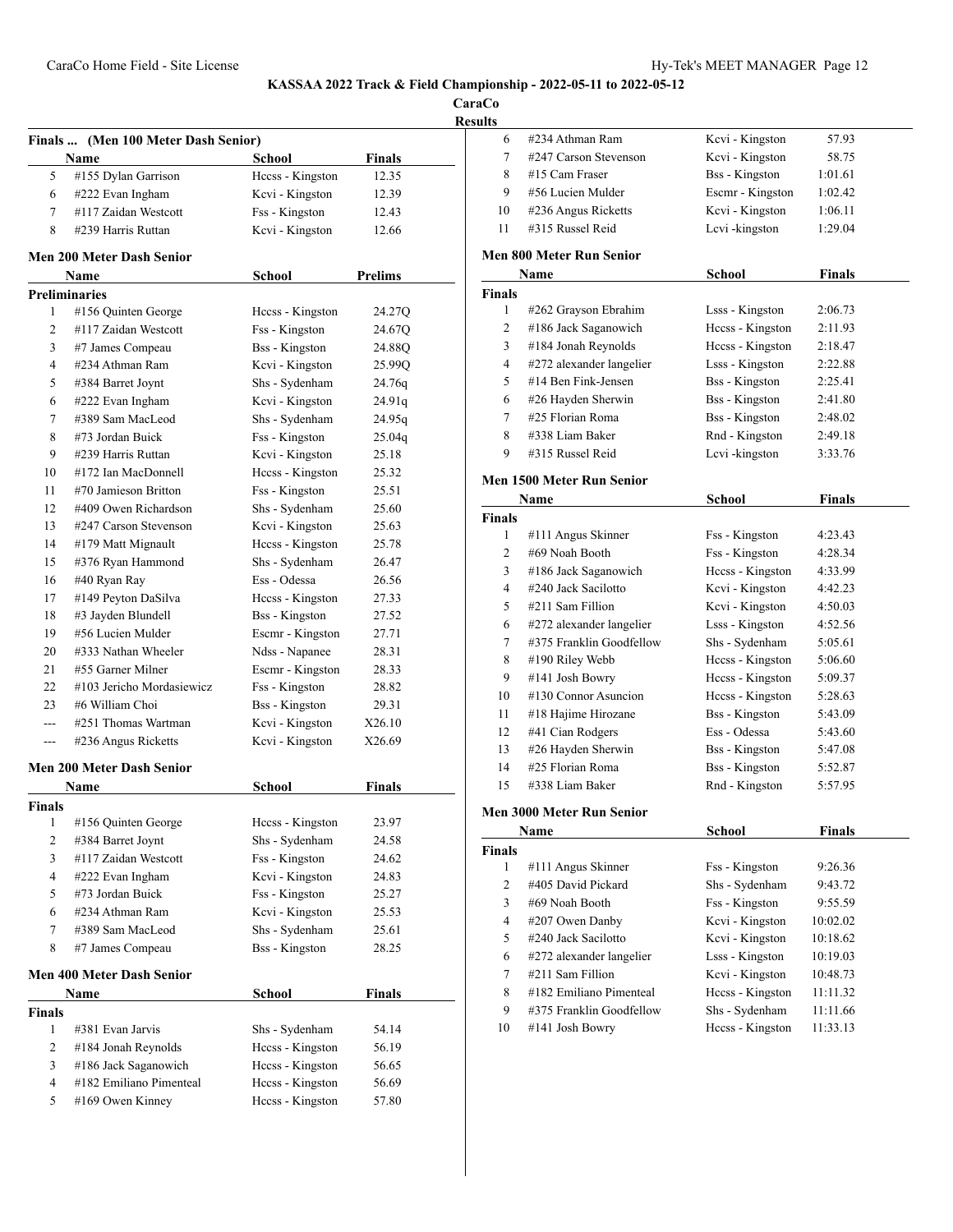|                |                                              |                  |                   | Resu |
|----------------|----------------------------------------------|------------------|-------------------|------|
|                | Men 110 Meter Hurdles Senior                 |                  |                   |      |
|                | Name                                         | School           | <b>Prelims</b>    |      |
|                | Preliminaries                                |                  |                   |      |
| 1              | #108 Caleb Podgers                           | Fss - Kingston   | 16.55Q            |      |
| 2              | #393 Kieran McNeeley                         | Shs - Sydenham   | 16.61Q            |      |
| 3              | #174 Kieran McAllister                       | Hccss - Kingston | 20.71Q            |      |
|                | <b>Men 110 Meter Hurdles Senior</b>          |                  |                   |      |
|                | Name                                         | School           | Finals            |      |
| Finals         |                                              |                  |                   |      |
| 1              | $\#108$ Caleb Podgers                        | Fss - Kingston   | 16.09             |      |
| $\overline{c}$ | #393 Kieran McNeeley                         | Shs - Sydenham   | 16.36             |      |
| 3              | #174 Kieran McAllister                       | Hccss - Kingston | 20.42             |      |
|                | <b>Men 400 Meter Hurdles Senior</b>          |                  |                   |      |
|                | Name                                         | School           | Finals            |      |
| Finals         |                                              |                  |                   |      |
| 1              | #393 Kieran McNeeley                         | Shs - Sydenham   | 1:01.43           |      |
| 2              | $#108$ Caleb Podgers                         | Fss - Kingston   | 1:01.89           |      |
| 3              | #226 Nate Loken                              | Kcvi - Kingston  | 1:05.34           |      |
| $\overline{4}$ | #174 Kieran McAllister                       | Hccss - Kingston | 1:11.87           |      |
|                | Men 4x100 Meter Relay Senior                 |                  |                   |      |
|                | Team                                         | Relay            | Finals            |      |
| Finals         |                                              |                  | 45.44             |      |
| 1<br>2         | Holy Cross - Kingston<br>Sydenham - Sydenham |                  | 46.58             |      |
| 3              | Frontenac - Kingston                         |                  | 47.35             |      |
| $\overline{4}$ | Kingston - Kingston                          |                  | 47.53             |      |
| 5              | Bayridge - Kingston                          |                  | 52.15             |      |
|                | Men High Jump Senior                         |                  |                   |      |
|                | Name                                         | School           | Finals            |      |
| Finals         |                                              |                  |                   |      |
| 1              | #336 Delali Afidenyo                         | Rnd - Kingston   | 1.75m             |      |
| 2              | #68 Spencer Beaubien                         | Fss - Kingston   | 1.70 <sub>m</sub> |      |
| 3              | #156 Quinten George                          | Hccss - Kingston | 1.60 <sub>m</sub> |      |
| 4              | #361 Keaton Baker                            | Shs - Sydenham   | 1.55m             |      |
| 5              | #123 Storm Hunter                            | Grec - Sharbot L | 1.50 <sub>m</sub> |      |
| 5              | #51 Cory Hilton                              | Escmr - Kingston | 1.50m             |      |
|                | #298 Travis Ball                             | Lcvi-kingston    | NΗ                |      |
|                | Men Pole Vault Senior                        |                  |                   |      |
|                | Name                                         | School           | Finals            |      |
| Finals         |                                              |                  |                   |      |
| 1              | #68 Spencer Beaubien                         | Fss - Kingston   | 3.60m             |      |
|                | Men Long Jump Senior                         |                  |                   |      |
|                | Name                                         | School           | Finals            |      |
| Finals<br>1    | #370 Brennan Finucane                        | Shs - Sydenham   | 5.98m             |      |
| 2              | #140 Andrew Botting                          | Heess - Kingston | 5.69m             |      |
| 3              | #92 Connor Hobin                             | Fss - Kingston   | 5.60m             |      |
| 4              | #73 Jordan Buick                             | Fss - Kingston   | 5.50m             |      |
| 5              | #383 Andrew Johnston                         | Shs - Sydenham   | 5.40m             |      |
| 6              | #336 Delali Afidenyo                         | Rnd - Kingston   | 5.37m             |      |
|                |                                              |                  |                   |      |

| <b>CaraCo</b>  |                                |                       |                    |  |
|----------------|--------------------------------|-----------------------|--------------------|--|
| <b>Results</b> |                                |                       |                    |  |
| 7              | #298 Travis Ball               | Lcvi-kingston         | 5.17m              |  |
| 8              | #319 Rowan Van Hal             | Levi-kingston         | 5.10m              |  |
| 9              | #155 Dylan Garrison            | Hccss - Kingston      | 5.04m              |  |
| 10             | #40 Ryan Ray                   | Ess - Odessa          | 5.00 <sub>m</sub>  |  |
| 11             | #425 Josh Vanheyst             | Shs - Sydenham        | 4.86m              |  |
| 12             | #144 Danny Carroll             | Hccss - Kingston      | 4.81 <sub>m</sub>  |  |
| 13             | #15 Cam Fraser                 | <b>Bss</b> - Kingston | 4.73m              |  |
| 14             | #56 Lucien Mulder              | Escmr - Kingston      | 4.57m              |  |
| 15             | #313 Jay Park                  | Lcvi-kingston         | 4.35m              |  |
| 16             | #88 Joseph Hall                | Fss - Kingston        | 3.98 <sub>m</sub>  |  |
|                |                                |                       |                    |  |
|                | <b>Men Triple Jump Senior</b>  |                       |                    |  |
|                | Name                           | School                | Finals             |  |
| <b>Finals</b>  |                                |                       |                    |  |
| 1              | #370 Brennan Finucane          | Shs - Sydenham        | 12.59m             |  |
| 2              | $#140$ Andrew Botting          | Hccss - Kingston      | 12.27m             |  |
| 3              | #393 Kieran McNeeley           | Shs - Sydenham        | 12.12m             |  |
| 4              | #336 Delali Afidenyo           | Rnd - Kingston        | 11.73m             |  |
| 5              | #319 Rowan Van Hal             | Lcvi-kingston         | 11.38m             |  |
| 6              | #383 Andrew Johnston           | Shs - Sydenham        | 10.98 <sub>m</sub> |  |
| 7              | #425 Josh Vanheyst             | Shs - Sydenham        | 10.97m             |  |
| 8              | $#130$ Connor Asuncion         | Heess - Kingston      | 9.82 <sub>m</sub>  |  |
|                | #192 Liam Wier                 | Hccss - Kingston      | ND                 |  |
|                | <b>Men Shot Put Senior</b>     |                       |                    |  |
|                | Name                           | School                | Finals             |  |
| <b>Finals</b>  |                                |                       |                    |  |
| 1              | #404 Zac Osbourne              | Shs - Sydenham        | 14.39m             |  |
| 2              | #329 Maxwell Morrissey         | Ndss - Napanee        | 12.24m             |  |
| 3              | #80 Bryan Cowtan               | Fss - Kingston        | 11.63m             |  |
| 4              | #22 Jack McCullough            | <b>Bss</b> - Kingston | 10.65m             |  |
| 5              | #217 Rowan Hanes               | Kcvi - Kingston       | 10.58m             |  |
| 6              | #408 Kaydin Richardson         | Shs - Sydenham        | 10.43m             |  |
| 7              | #331 Ben Taylor                | Ndss - Napanee        | 9.83 <sub>m</sub>  |  |
| 8              | #134 Jeremiah Beckwith         | Hccss - Kingston      | 9.50 <sub>m</sub>  |  |
| 9              | #174 Kieran McAllister         | Hecss - Kingston      | 9.14m              |  |
| 10             | #5 Brody Charles               | <b>Bss</b> - Kingston | 8.88m              |  |
| 11             | #261 Carter Ebrahim            | Lsss - Kingston       | 8.67m              |  |
| 11             | #21 Xander Lynch               | <b>Bss</b> - Kingston | 8.67m              |  |
| 13             | #245 Aiden St.Germain          | Kcvi - Kingston       | 8.63m              |  |
| 14             | #54 Tristan Lechasseur         | Escmr - Kingston      | 8.43 <sub>m</sub>  |  |
| 15             | #313 Jay Park                  | Lcvi-kingston         | 8.36m              |  |
| 16             | #280 wesley lockwood           | Lsss - Kingston       | 8.25m              |  |
| 17             | #153 Chad Fowler               | Hccss - Kingston      | 8.19m              |  |
| 18             | #18 Hajime Hirozane            | <b>Bss</b> - Kingston | 8.17m              |  |
| 19             | #147 Luke Coffin               | Hccss - Kingston      | 7.82m              |  |
|                |                                |                       |                    |  |
|                | <b>Men Discus Throw Senior</b> |                       |                    |  |
|                | Name                           | <b>School</b>         | <b>Finals</b>      |  |
| <b>Finals</b>  |                                |                       |                    |  |
| 1              | #329 Maxwell Morrissey         | Ndss - Napanee        | 37.01m             |  |
| 2              | #404 Zac Osbourne              | Shs - Sydenham        | 31.71m             |  |
| 3              | #298 Travis Ball               | Lcvi-kingston         | 26.48m             |  |
| 4              | #217 Rowan Hanes               | Kcvi - Kingston       | 25.52m             |  |

 #280 wesley lockwood Lsss - Kingston 24.60m 6 #333 Nathan Wheeler Ndss - Napanee 22.89m